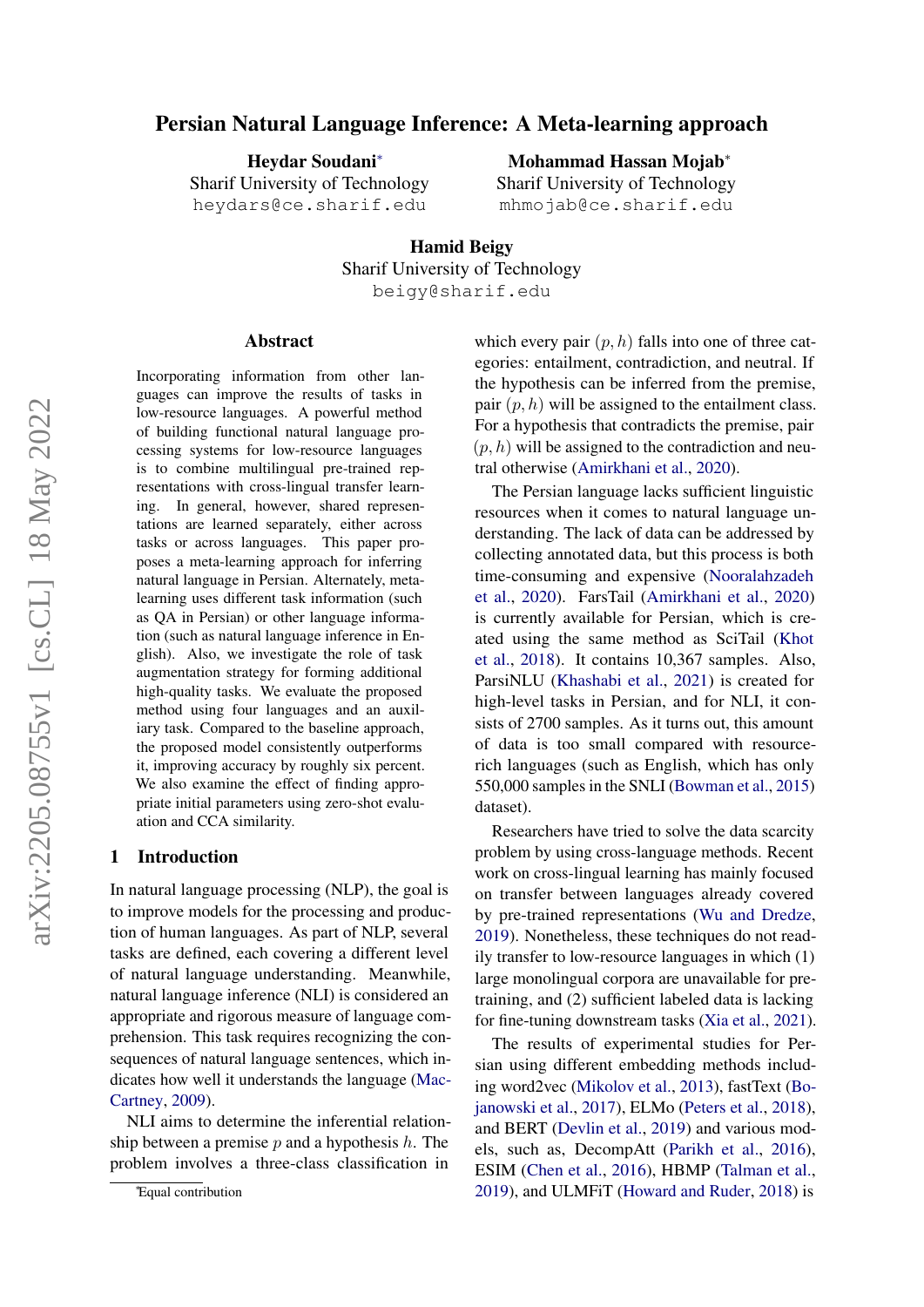reported in FarsTail [\(Amirkhani et al.,](#page-8-0) [2020\)](#page-8-0). Although this cross-lingual information sharing has enabled success in various natural language processing tasks, it raises the question of how we can achieve more effective collaborative learning between languages or even between different tasks.

Recently, meta-learning has shown to be effective for a variety of machine learning tasks, including NLP [\(Koch et al.,](#page-9-7) [2015;](#page-9-7) [Ravi and Larochelle,](#page-9-8) [2016;](#page-9-8) [Qian and Yu,](#page-9-9) [2019\)](#page-9-9). This paper uses a metalearning-based method for learning parameters in the joint space of tasks and languages. Auxiliary languages include English, Spanish, French, and German, while QA is the auxiliary task.

Alternatively, an essential prerequisite for the successful application of meta-learning is a task distribution from which a large number of tasks can be sampled to train the meta-learner. However, in NLP, datasets are usually considered as tasks [\(Nooralahzadeh et al.,](#page-9-1) [2020;](#page-9-1) [Qi and Du,](#page-9-10) [2020\)](#page-9-10). There are two main problems with treating entire datasets as tasks. The first problem is overfitting, in which a meta-learner is overfitted to a small number of training tasks since there is only a small number of supervised datasets for each NLP problem. A second concern is that the heterogeneity of NLP datasets may result in learning episodes that lead to memorization overfitting, where a meta-learner ignores the support set and fails to adapt [\(Murty et al.,](#page-9-11) [2021\)](#page-9-11). To improve the quality and quantity of tasks, we use the DReCa [\(Murty et al.,](#page-9-11) [2021\)](#page-9-11) approach as our data augmentation strategy.

In this paper, we employ meta-learning algorithms to enhance the Persian NLI task. Our models are evaluated on the FarsTail dataset. Experimental results show that we push Persian NLI accuracy forward by more than 6% and zero-shot accuracy by about 4%, setting a new state-of-the-art result for this task. In summary, the main contributions of our research are:

• We have enabled effective parameter sharing across multiple languages and tasks by providing a meta-learning approach. To the best of the authors' knowledge, this is the first study of the interaction between several languages and tasks at different levels of abstraction to solve a high-level problem in the Persian language. The evaluation results are based on the FarsTail dataset as a reference dataset in the Persian language. The datasets available

in the XTREME benchmark [\(Hu et al.,](#page-8-7) [2020\)](#page-8-7) have also been used for auxiliary languages and tasks.

- We examine a metadata augmentation strategy named DReCa [\(Murty et al.,](#page-9-11) [2021\)](#page-9-11) that takes as input a set of tasks (entire datasets). We then decompose them to approximate some of the latent reasoning categories underlying these datasets, such as various syntactic constructs within a dataset, or semantic categories such as quantifiers and negation.
- We also evaluate the trained model in zeroshot mode, which means that the target language (Persian) data is never used during the training process. This test indicates the generality of the model.

The rest of the paper is arranged as follows: Section [2](#page-1-0) briefly describes related work. Section [3](#page-3-0) introduces our method, and in section [4,](#page-4-0) we explain the details of the experimental setup. Section [5](#page-5-0) presents practical results. The results analysis and some justification are described in section [6.](#page-5-1) We conclude the paper and summarize future directions in section [7.](#page-7-0)

# <span id="page-1-0"></span>2 Related Work

In this section, we briefly outline related work in three areas. The first area is models based on crosslingual algorithms. In the second area, we highlight methods based on meta-learning. Finally, we summarize existing data augmentation strategies.

# 2.1 Models based on Cross-lingual

Cross-lingual learning is a method for transferring knowledge from one natural language to another [\(Pikuliak et al.,](#page-9-12) [2021\)](#page-9-12). Pre-trained models are one of the most widely used examples of crosslingual learning. Since these models have achieved good results, so [Wu and Dredze](#page-10-0) [\(2019\)](#page-10-0) explored the broader cross-lingual potential of mBERT (multilingual BERT) as a zero-shot language transfer model with five NLP tasks including NLI, covering a total of 39 languages. Also, [Wang et al.](#page-10-2) [\(2019\)](#page-10-2) provides a comprehensive study of the contribution of different components in mBERT to its crosslingual ability. In addition, it examines the impact of the linguistic properties of the languages, the architecture of the model, and the learning objectives. [Conneau and Lample](#page-8-8) [\(2019\)](#page-8-8) proposed two methods for learning cross-lingual language models, one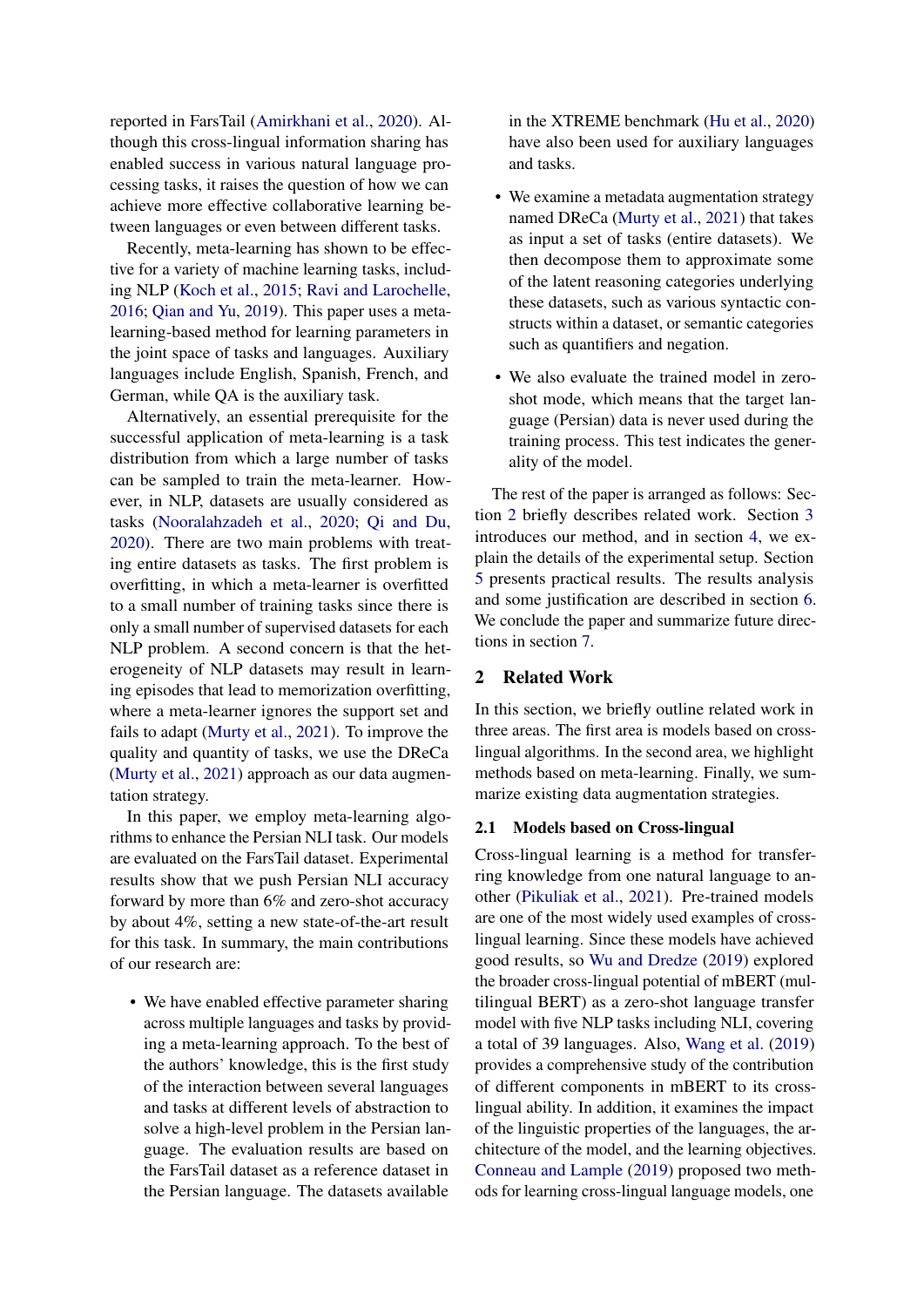using monolingual data and the other using parallel data and a new cross-lingual language model objective. [Singh et al.](#page-9-13) [\(2019\)](#page-9-13) introduced a crosslingual data augmentation method that substitutes part of the input text with its translation in another language.

[Huertas-Tato et al.](#page-8-9) [\(2021\)](#page-8-9) designed a new architecture called Siamese Inter-Lingual Transformer (SILT), to align multilingual embeddings for NLI efficiently. The paper points out that transformer models are unable to generalize to other domains and have problems with multilingual and interlinguistic scenarios. A new network has been developed to overcome these weaknesses by combining three parts: a multilingual transformer as pretrained embedding, an alignment matrix to compute the similarity between two sentences, and a multi-head self-attention block to interpret input strings.

Despite the advances that Cross-lingual methods have made, building NLP systems in these settings is challenging for several reasons. First, the target language does not contain sufficient annotated data for effective fine-tuning. Secondly, pre-trained multilingual representations are not directly transferable due to language disparities [\(Xia et al.,](#page-10-1) [2021\)](#page-10-1). In contrast to these methods, we consider setting up training models simultaneously on multiple languages and tasks.

# <span id="page-2-0"></span>2.2 Meta-learning

Meta-learning addresses the problem of learning to learn. By examining many learning problems, a meta-learner learns a model [\(Liu et al.,](#page-9-14) [2020\)](#page-9-14). Specifically, the meta-learner uses a meta training set  $MS = \{ (S_i^s, T_i^s) \}_{i=1}^{N^s}$ , where  $(S_i^s, T_i^s)$  are the training (support) and test (query) set of the  $i^{th}$ learning problem and  $N<sup>s</sup>$  is the number of learning problems used for training; and a meta test set  $\mathbb{MT} = \left\{ \left( \mathbb{S}^t_i, \mathbb{T}^t_i \right) \right\}_{i=1}^{N^t}$ , where  $\left( \mathbb{S}^t_i, \mathbb{T}^t_i \right)$  are the support and query set of the  $i^{th}$  test learning problem, while  $N<sup>t</sup>$  is the number of learning problems used for the test. Given MS, the meta-learner learns how to map a pair  $(S, T)$  into an algorithm that leverages S to optimally solve T.

Due to the lack of well-defined task distribution, meta-learning has not yet succeeded in NLP, leading to attempts that treat datasets as tasks. An ad hoc task distribution causes problems with quantity and quality. [Murty et al.](#page-9-11) [\(2021\)](#page-9-11) provide a way to break down heterogeneous tasks such as datasets

into a set of appropriate subtasks. With this method, data is transferred to the feature space using a pretrained model. They use k-means to decompose data into  $k$  clusters and create tasks by combining these clusters.

Recently, however, the combination of crosslingual techniques in meta-learning frameworks has also been extensively studied. To train a model for low-resource languages on NLI and QA tasks, [Nooralahzadeh et al.](#page-9-1) [\(2020\)](#page-9-1) uses the MAML algorithm and auxiliary languages. [van der Heij](#page-10-3)[den et al.](#page-10-3) [\(2021\)](#page-10-3) study the text documents classification problem in monolingual and multilingual modes, using different algorithms such as, Prototypical Networks [\(Snell et al.,](#page-9-15) [2017\)](#page-9-15), MAML [\(Finn et al.,](#page-8-10) [2017\)](#page-8-10), Reptile [\(Nichol et al.,](#page-9-16) [2018\)](#page-9-16), and ProtoMAML [\(Triantafillou et al.,](#page-10-4) [2019\)](#page-10-4). Also, [Tarunesh et al.](#page-9-17) [\(2021\)](#page-9-17) examine the interaction between different languages and tasks to learn an appropriate common feature space.

Additionally, transfer-learning can be helpful for low-resource languages. [Xia et al.](#page-10-1) [\(2021\)](#page-10-1) introduce a meta-learning-based framework called MetaXL for extremely low-resource languages. MetaXL learns an intelligent representational conversion from several auxiliary languages to the target language, bringing the feature space of these languages closer together for more efficient conversion. The main idea is to use a Representation Transformation network between the main model layers which are trained only with target language.

To the best of our knowledge, this paper is the first attempt to study meta-learning for solving the NLI problem in the Persian language. Also, we are pioneers in using task-language pairs as metalearning tasks in the Persian language.

#### 2.3 Task Augmentation

Machine learning algorithms usually assume that the train and test data have the same distribution. In contrast, the meta-learning framework treats tasks as training examples and trains a model to adapt to all of them. Meta-learning also assumes that the training and new tasks are drawn from the same distribution of tasks  $p(\tau)$ . In NLP, datasets are typically treated as tasks, and meta-learners are then overfitting their adaptation mechanisms. NLP datasets are highly heterogeneous, which causes many learning episodes to have the poor transfer between their support and query sets, which dissuades meta-learners from adapting [\(Murty et al.,](#page-9-11)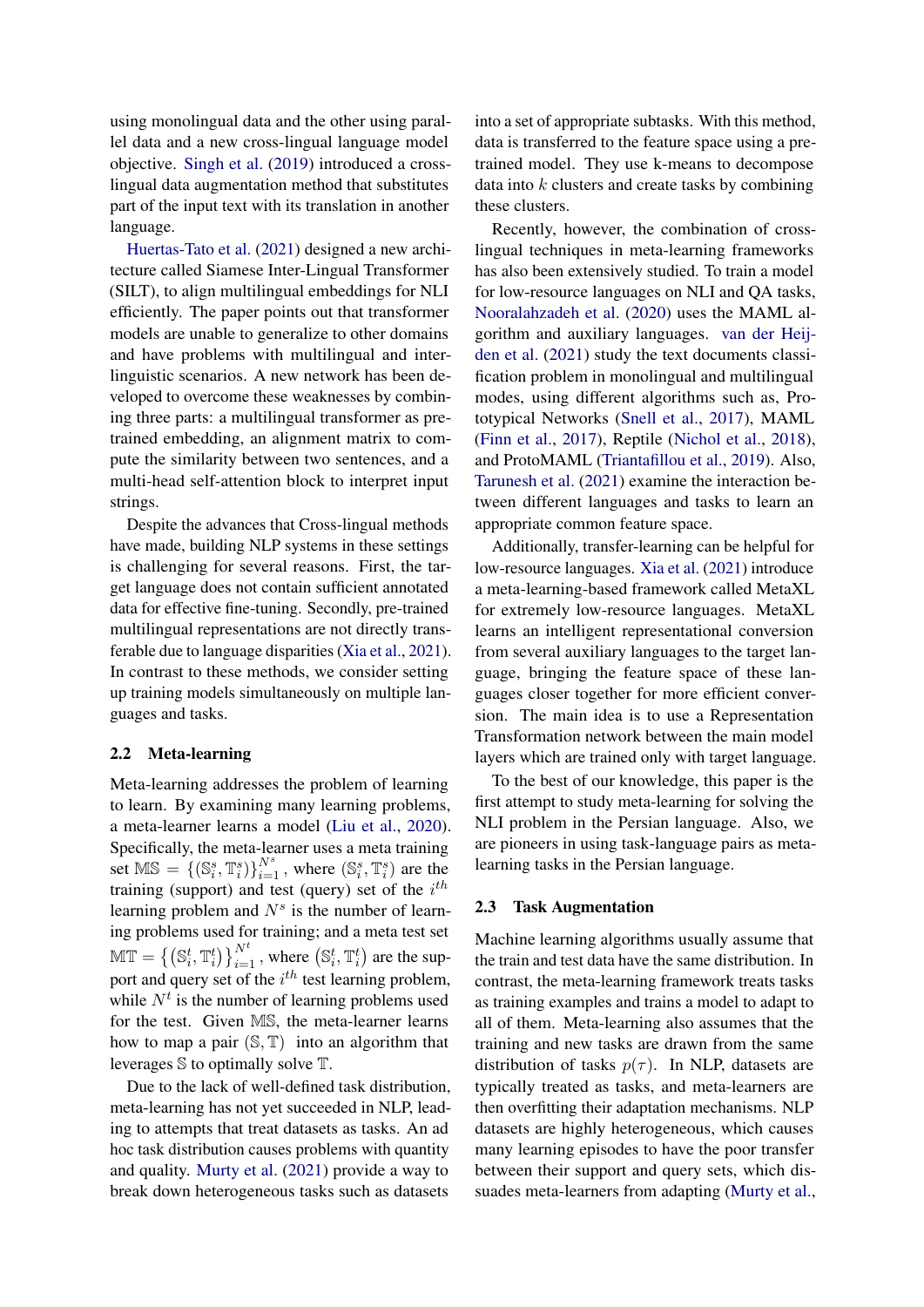[2021\)](#page-9-11).

To deal with overfitting challenges, [Yin et al.](#page-10-5) [\(2019\)](#page-10-5) propose a meta-regularizer to mitigate memorization overfitting, but don't study learner overfitting. [Rajendran et al.](#page-9-18) [\(2020\)](#page-9-18) study task augmentation for mitigating meta-learners overfitting in the context of few-shot label adaptation. SMLMT method [\(Bansal et al.,](#page-8-11) [2020\)](#page-8-11) creates new selfsupervised tasks that improve meta-overfitting, but this does not directly address the dataset-as-tasks problem. In contrast, the DReCa method [\(Murty](#page-9-11) [et al.,](#page-9-11) [2021\)](#page-9-11) addresses the dataset-as-tasks problem and focuses on using clustering as a way to subdivide and fix tasks that already exist. In this paper, we use DReCa as a task augmentation strategy for our method since it mitigates meta-overfitting without any additional unlabeled data.

<span id="page-3-1"></span>

|    | NLI               | OА             |
|----|-------------------|----------------|
| FA | FarsTail (10.3K)  | PersianQA (9K) |
| EN | XNLI (392k)       |                |
| ES | tr. XNLI (392k)   |                |
| DE | tr. XNLI $(392k)$ |                |
| FR | tr. XNLI (392k)   |                |

Table 1: Overview of datasets from a variety of sources. For the NLI task, we use the XNLI dataset for English, and its translated versions (tr.) for Spanish(ES), German(DE), and French(FR) provided in XTREME. For each dataset, the number of training instances is also mentioned.

# <span id="page-3-0"></span>3 The Proposed Methodology

In our setting, firstly, we prepare a set of tasklanguage pairs to provide meta-learning tasks. Afterward, in each episode, we sample some tasks and feed them to the meta-learner. In the rest of this section, we describe the proposed task sampling strategy, the proposed meta-learning algorithm, and the proposed task augmentation strategy.

#### 3.1 The Proposed Task Sampling Strategy

In meta-learning, task selection has a profound impact on model performance. For this reason, we create a queue of tasks first. We can create this queue using different scenarios such as selecting languages for a target task [\(Gu et al.,](#page-8-12) [2018\)](#page-8-12), selecting tasks for a target language [\(Dou et al.,](#page-8-13) [2019\)](#page-8-13), and picking from various auxiliary languages and auxiliary tasks. In the meta-training section, we sample some tasks from the queue. Formally, the queue's tasks are represented by D. We need to sample

tasks from  $M$ , which is a Multinomial distribution over  $P_{\mathcal{D}}(i)$ s. Thus, we investigate temperaturebased heuristic sampling [\(Aharoni et al.,](#page-8-14) [2019\)](#page-8-14), which defines the probability of any dataset as a function of its size as,

$$
P_{\mathcal{D}}(i) = q_i^{1/\tau} / \left(\sum_{k=1}^n q_k^{1/\tau}\right) \tag{1}
$$

where  $P_{\mathcal{D}}(i)$  is the probability of sampling the *i*th task,  $q_i$  is the size of *i*th task, and  $\tau$  is the temperature parameter. With  $\tau = 1$ , tasks are randomly sampled proportionately to their dataset sizes, and with  $\tau \to \infty$ , they follow a uniform distribution.

#### 3.2 The Proposed Meta-learning Algorithms

Meta-learning is the process of building a model that can solve a new task with only a few labeled examples by training on a variety of tasks with rich annotations. The key idea is to train the model's initial parameters such that the model has maximal performance on a new task after the parameters have been updated through zero or a couple of gradient steps [\(Yin,](#page-10-6) [2020\)](#page-10-6). MAML (model-agnostic meta-learning) [\(Finn et al.,](#page-8-10) [2017\)](#page-8-10) is one of the most significant algorithms. We describe one episode of the MAML algorithm in Appendix [A.1.](#page-10-7) MAML is quite difficult to train, since there are two levels of training. Therefore, we use the following two optimization-based and metric-based meta-learning algorithms in this work.

Reptile [\(Nichol et al.,](#page-9-16) [2018\)](#page-9-16) is a first-order optimization-based algorithm that moves weights toward a manifold of the weighted averages of task-specific parameters  $\theta_i^{(m)}$  $i^{(m)}$ . It samples training tasks from  $p(\mathcal{T}) : \tau_1, \cdots, \tau_i, \cdots, \tau_n$ . For each training task, it generates an episode that just contains the support set data. For training task  $\tau_i$ , let's assume the original parameters  $\theta$  have gone through m steps of updating and become  $\theta_i^{(m)}$  $i^{(m)}$  (i.e.,  $\theta_i^{(m)} = \text{AdamW}\left(L_{\tau_i}, \theta, m\right)$  (2)), then Reptile updates  $\theta$  as follows [\(Yin,](#page-10-6) [2020\)](#page-10-6):

<span id="page-3-2"></span>
$$
\theta \leftarrow \theta + \beta \frac{1}{|\{\mathcal{T}\}|} \sum_{\tau_i \sim \mathcal{M}} \left( \theta_i^{(m)} - \theta \right)
$$
 (3)

Prototypical Networks [\(Snell et al.,](#page-9-15) [2017\)](#page-9-15) is a metric-based meta-learning algorithm. Prototypical networks learn a metric space in which classification can be performed by computing distances to prototype representations of each class. In general, they are composed of an embedding network  $f_\theta$  and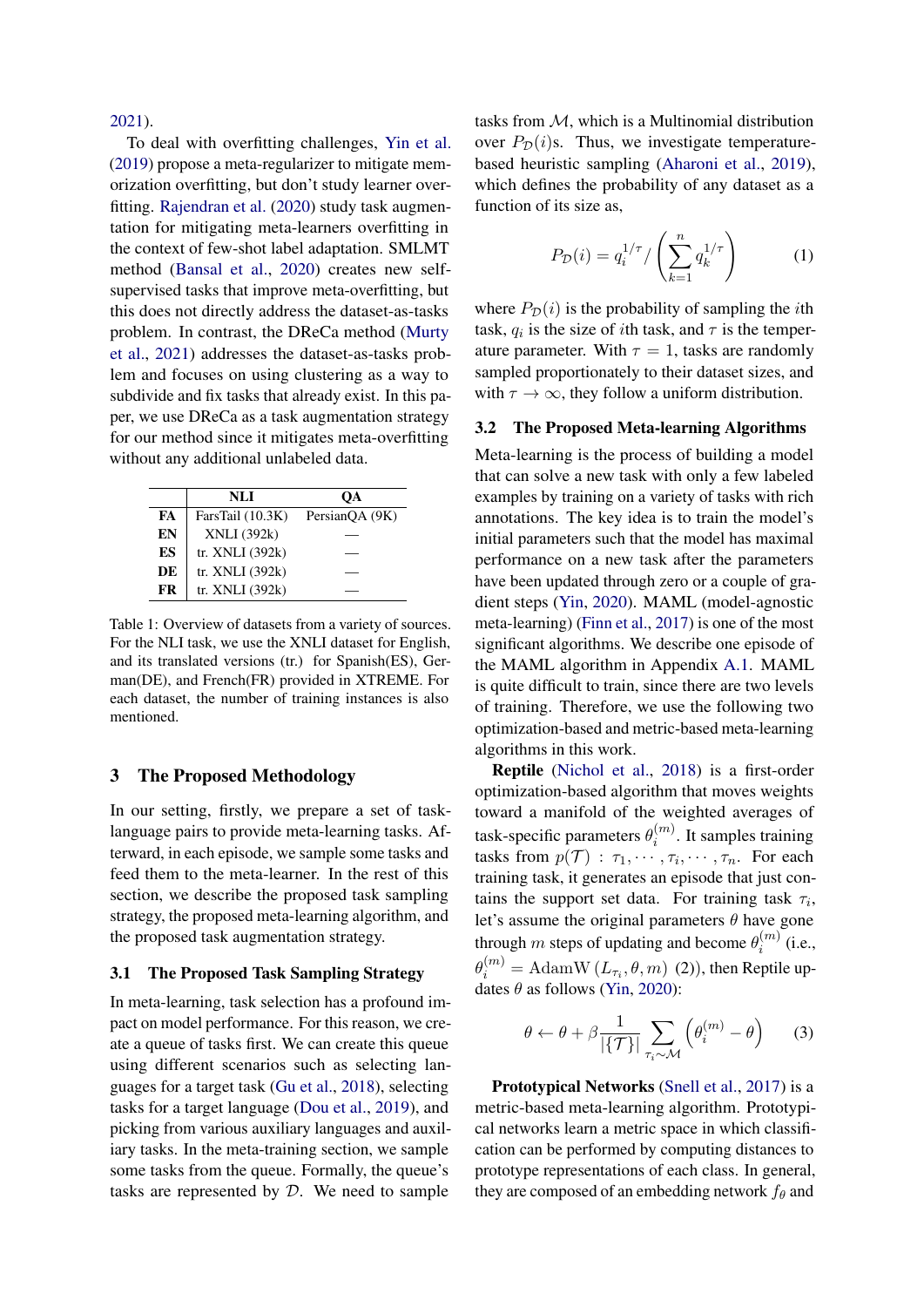a distance function  $d(x_1, x_2)$ . Using the following equation, the embedding network encodes the support set samples  $S_c$  and computes prototypes  $\mu_c$ per class based on the mean sample encodings for that class.

$$
\mu_c = \frac{1}{|S_c|} \sum_{(x_i, y_i) \in S_c} f_{\theta}(x_i). \tag{4}
$$

A Prototypical network classifies a new sample according to the following rule.

$$
p(y = c \mid x) = \frac{\exp(-d(f_{\theta}(x), \mu_c))}{\sum_{c' \in C} \exp(-d(f_{\theta}(x), \mu_{c'}))}
$$
(5)

Thus, we define the *distance-based cross entropy* (DCE) loss as follows:

$$
Loss(DCE) = -\log P (y = c | x)
$$
 (6)

To ensure that the feature space is robust to noise, we also use the Cross Entropy (CE) loss (more details can be found in Appendix [A.3.1\)](#page-11-0).

#### 3.3 The Task Augmentation Strategy

First, we use dataset-as-tasks strategy that is the most common method for selecting tasks for metalearning in NLP applications. Next, we employ DReCa to form additional high quality tasks. The goal of DReCa is to take a heterogeneous task (such as a dataset) and produce a decomposed set of tasks. Given a training task  $T_i^{tr}$ , DReCa first groups examples by their labels, and then embeds examples within each group with an embedding function EMBED(.). Concretely, for each  $N$ -way classification task  $T_i^{tr}$ , it forms groups  $g_l^i = \{(\text{EMBED}(x_i), y_i) | y_i = l\}.$  Then, it proceeds to refine each label group into K clusters via k-means clustering to break down  $T_i^{tr}$  into groups  $\left\{C^j\left(g_l^i\right)\right\}_{j=1}^K$  for  $l=1,2,\ldots,N$ . These cluster groups can be used to produce  $K^N$  potential DReCa tasks. Each task is obtained by choosing one of  $K$  clusters for each of the  $N$  label groups, and taking their union.

#### <span id="page-4-0"></span>4 Experimental Setup

# 4.1 Datasets

We use FarsTail [\(Amirkhani et al.,](#page-8-0) [2020\)](#page-8-0) for the target dataset. FarsTail is the only large-scale Persian corpus for the NLI task, with 10,367 samples. The samples are generated from 3,539 multiple-choice questions with the least amount of annotators' interventions or selected from natural sentences that

already exist independently in the wild, similarly to the SciTail dataset [\(Khot et al.,](#page-9-2) [2018\)](#page-9-2).

We also use XTREME [\(Hu et al.,](#page-8-7) [2020\)](#page-8-7) as an auxiliary dataset. XTREME is a multilingual multitask benchmark consisting of classification, structured prediction, QA, and retrieval tasks. We use this benchmark to prepare NLI data for auxiliary languages. Note that, large-scale datasets for NLI were only available in English. However, the authors of XTREME developed a custom-built translation system to get translated datasets for NLI. Furthermore, we consider the QA as an auxiliary task. Therefore, we use PersianQA [\(Ayoubi and](#page-8-15) [Davoodeh,](#page-8-15) [2021\)](#page-8-15) which is a Persian reading comprehension dataset for QA, containing over 9000 entries. Table [1](#page-3-1) summarizes the employed dataset specifications.

#### 4.2 Baselines

On the FarsTail dataset, [Amirkhani et al.](#page-8-0) [\(2020\)](#page-8-0) present results of various traditional and deep learning-based methods. According to the results of this paper, the highest test accuracy is obtained by using a translation-based approach, i.e., *Translate-Source* with fastText embeddings. In *Translate-Source*, the Persian-translated MultiNLI training set is combined with FarsTail training data for training an ESIM model. Furthermore, FarsTail's authors reported mBERT fine-tuning re-sults in FarsTail webpage<sup>[1](#page-4-1)</sup>. Therefore, we use these results as baselines.

#### 4.3 Implementation Details

In this study, we aim to compare the effects of metalearning algorithms on classification accuracy with those of fine-tuning and non-episodic algorithms. To make a fair comparison, we first fine-tune our pre-trained models using training data of the auxiliary task in a non-episodic approach. Afterward, we fine-tune the obtained model using the training data of the target task. In this approach, we use mBERT [\(Devlin et al.,](#page-8-4) [2019\)](#page-8-4), and XLM-R [\(Con](#page-8-16)[neau et al.,](#page-8-16) [2020\)](#page-8-16), which are known as the state-ofthe-art multilingual pre-trained models, and Pars-BERT [\(Farahani et al.,](#page-8-17) [2021\)](#page-8-17) as a monolingual transformer-based model for the Persian language.

In the meta-learning approach, we use the XLM-R model with output layers tailored for each task and train it with Reptile and Prototypical algorithms. To select the hyperparameters of the Rep-

<span id="page-4-1"></span><sup>1</sup><https://github.com/dml-qom/FarsTail>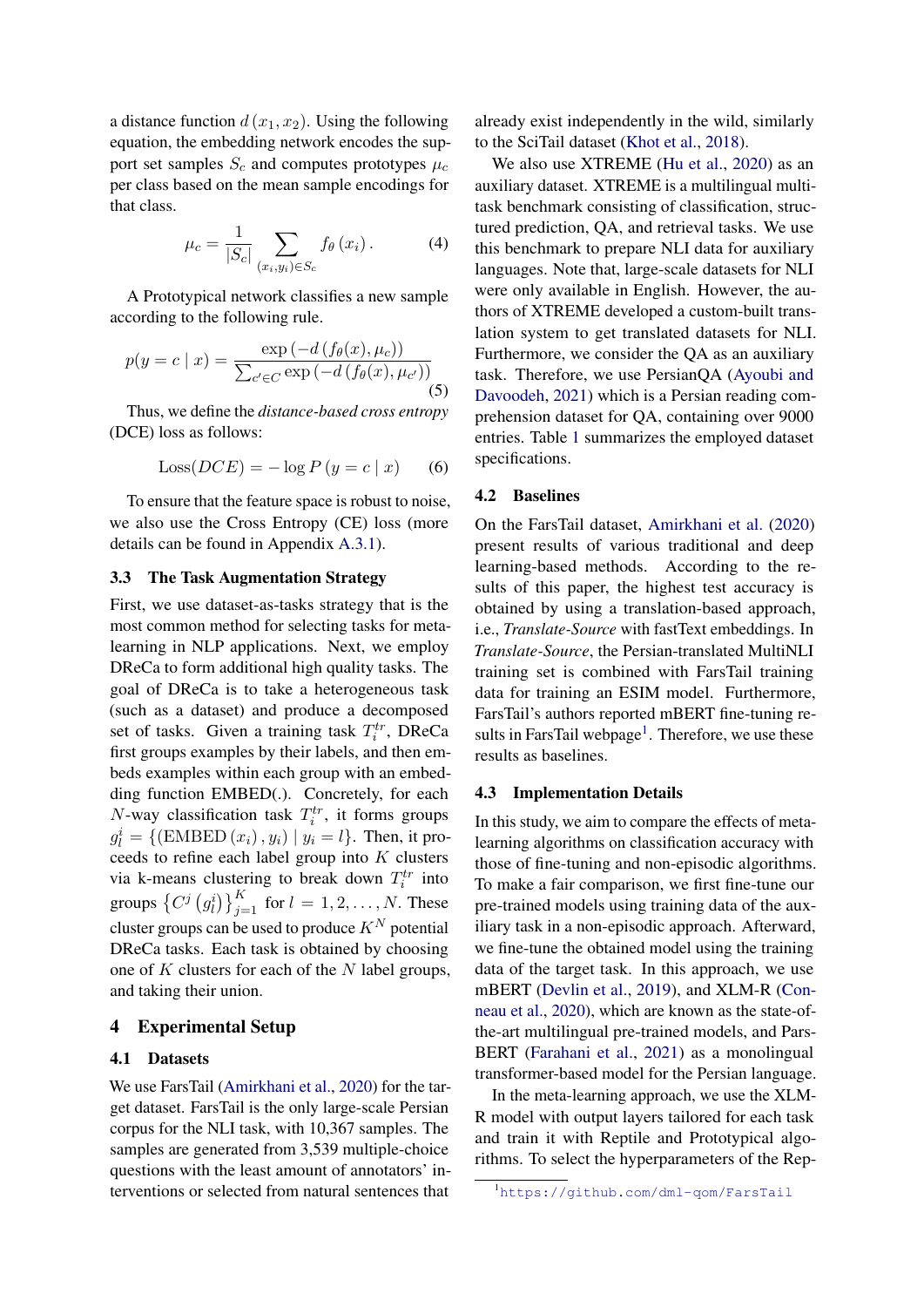tile algorithm, we utilize the experiments done in [Tarunesh et al.](#page-9-17) [\(2021\)](#page-9-17). Appendix [A.2](#page-10-8) provides further details. The Prototypical algorithm is used only in cross-lingual experiments, and we use Euclidean distance as its distance function. The auxiliary languages are arranged in two scenarios. In the first scenario, support and query set data are generated from auxiliary languages, while in the second scenario, the query set is drawn from both auxiliary and target languages. Detailed information is provided in Appendix [A.3.2.](#page-11-1)

Furthermore, we fine-tune the obtained models on Persian training data using the following two methods. The first method is non-episodic, which involves fine-tuning models in batches. The second method is episodic, in which episodes are constructed first, and then the models are fine-tuned according to the algorithm used.

# <span id="page-5-0"></span>5 Results

The meta-learning model is tested on different combinations and configurations of the auxiliary tasks. The accuracy results of the Reptile algorithm are presented in Table [2.](#page-6-0) In addition to the zero-shot and fine-tuning results, we report the accuracy of another scenario. In this scenario, training data of the target language is placed in the meta-training stage along with other auxiliary tasks and cooperate in a training process. Consequently, this scenario does not involve fine-tuning phase. The results of the mentioned scenario are shown in the last column of Table [2.](#page-6-0)

Table [3](#page-6-1) shows the accuracy scores using the Prototypical Network. In the first section of this table, we generate both support and query sets from Persian language data, without using auxiliary tasks. In the second section of this table, the results of the first multi-lingual scenario (where both the support and query sets are generated from auxiliary languages data) are reported in rows 5 to 12. In rows 13 to 16, we show the results of the second multilingual scenario (where the support set is drawn from auxiliary language data and the query set is drawn from both auxiliary and Persian language data). Lastly, we added the DReCa strategy and presented the results in rows 17 to 20.

Additionally, we conducted zero-shot evaluations of both algorithms. Zero-shot results are presented in the first accuracy column of Tables [2](#page-6-0) and [3.](#page-6-1) The confusion matrices of the best-performing models for both Reptile and Prototypical algorithms are also depicted in Appendix [A.4.](#page-11-2)

#### <span id="page-5-1"></span>6 Discussion and Analysis

Table [2](#page-6-0) shows that the multi-lingual models are always better than the multi-task models, due to the fact that tasks like NLI (which require deeper semantic representations) are more likely to benefit from combining data from different languages. We found that our meta-learned models perform better than baselines and non-episodic models. The reason is that the goal of standard meta-learning is to find a model that generalizes well to a new target task. In addition, we compared two different meta-learning algorithms to evaluate their superiority in this paper. From Tables [2](#page-6-0) and [3,](#page-6-1) we can see that Prototypical performed better than Reptile. It is because Prototypical networks use class representations instead of example representations. Therefore, it finds a suitable representation for each class during the meta-train stage.

As part of another experiment, we combined data from the target language with data from other auxiliary tasks for meta-training. Based on the results of these experiments (last column of Table [2](#page-6-0) for Reptile and rows 13 to 16 of Table [3](#page-6-1) for Prototypical), the model's accuracy has decreased. This is due to the fact that target language data is small when compared with auxiliary language data. So, unbalanced training data confuses the training process and decreases the model's accuracy. In any case, the cooperation of the target language during the training process is a great idea for future work.

As indicated in the last two columns of Table [3,](#page-6-1) episodic fine-tuning is significantly superior to nonepisodic fine-tuning. It demonstrates that episodic training is effective even on single language data and creates a generality in the level of training and test data.

We examined the proximity between the feature spaces of the auxiliary languages and the target language quantitatively and qualitatively. At first, we collect representations of the auxiliary and target languages from non-episodic, Reptile, and Prototypical models. In Fig. [1,](#page-7-1) we present 2 component PCA visualization for comparison. We also evaluated the models using a distance metric commonly used in vision and NLP tasks [\(Hutten](#page-8-18)[locher et al.,](#page-8-18) [1993;](#page-8-18) [Dubuisson and Jain,](#page-8-19) [1994;](#page-8-19) [Pa](#page-9-19)[tra et al.,](#page-9-19) [2019;](#page-9-19) [Xia et al.,](#page-10-1) [2021\)](#page-10-1). Informally, the Hausdorff distance measures the distance between data representations of auxiliary languages and the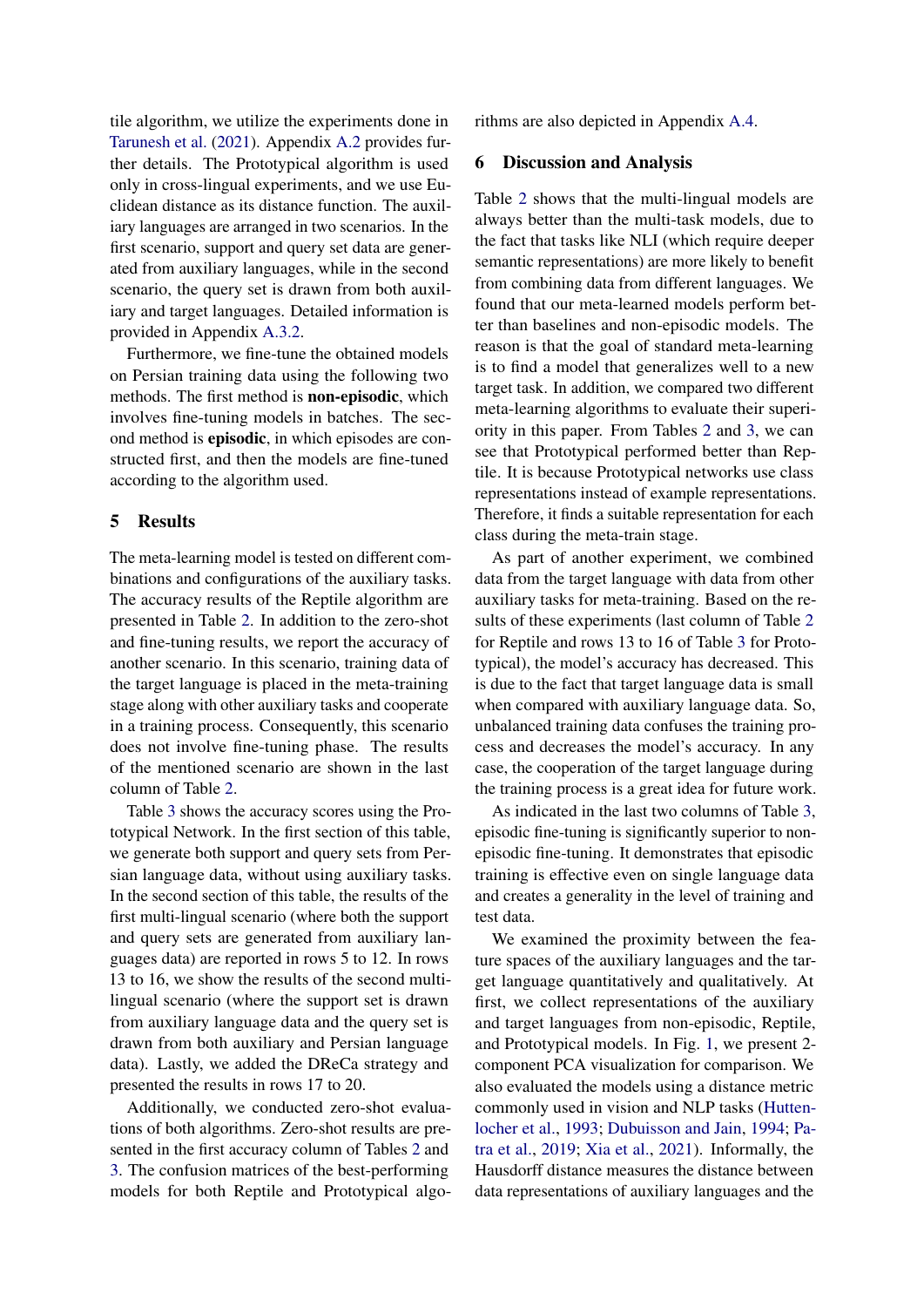<span id="page-6-0"></span>

| Row              | Model                 | Shot           | Aux. Tasks              | Zero-shot | Non-episodic f.t. | Add NLI-fa in m.t. |  |
|------------------|-----------------------|----------------|-------------------------|-----------|-------------------|--------------------|--|
| <b>Baselines</b> |                       |                |                         |           |                   |                    |  |
| 1                | Translate-Source*     |                | 78.13                   |           |                   |                    |  |
| 2                | $mBERT^*$             |                |                         |           | 83.38             |                    |  |
|                  | Non-episodic approach |                |                         |           |                   |                    |  |
| 3                | ParsBERT              |                |                         |           | 74.64             |                    |  |
| 4                |                       |                |                         |           | 81.95             |                    |  |
| 5                | mBERT                 |                | NLI-en                  | 56.53     | 81.38             |                    |  |
| 6                |                       |                | NLI-(en, es, de, fr)    | 67.88     | 82.34             |                    |  |
| 7                |                       |                |                         |           | 81.97             |                    |  |
| 8                | XLM-R                 |                | NLI-en                  | 69.49     | 86.55             |                    |  |
| 9                |                       |                | $NLI$ -(en, es, de, fr) | 69.09     | 84.69             |                    |  |
|                  |                       |                | Meta-learning approach  |           |                   |                    |  |
| 10               |                       | 1              |                         | 64.19     | 84.31             | 83.37              |  |
| 11               |                       | 4              | NLI-en                  | 70.96     | 87.17             | 86.00              |  |
| 12               |                       | 8              |                         | 70.70     | 87.11             | 86.65              |  |
| 13               |                       | 16             |                         | 71.03     | 87.43             | 86.52              |  |
| 14               |                       | 1              |                         | 65.17     | 85.21             | 83.91              |  |
| 15               |                       | $\overline{4}$ |                         | 72.27     | 87.57             | 85.74              |  |
| 16               |                       | 8              | NLI-(en, es, de, fr)    | 71.61     | 88.35             | 88.22              |  |
| 17               | XLM-R                 | 16             |                         | 71.22     | 88.02             | 87.76              |  |
| 18               |                       | 1              |                         | 34.18     | 81.48             | 81.58              |  |
| 19               |                       | $\overline{4}$ |                         | 34.18     | 81.38             | 84.96              |  |
| 20               |                       | 8              | QA-fa                   | 33.79     | 82.14             | 83.59              |  |
| 21               |                       | 16             |                         | 34.18     | 82.23             | 84.70              |  |
| 22               |                       | $\mathbf{1}$   |                         | 46.42     | 83.53             | 85.16              |  |
| 23               |                       | 4              |                         | 66.02     | 86.52             | 86.26              |  |
| 24               |                       | 8              | NLI-en, QA-fa           | 64.26     | 86.98             | 86.46              |  |
| 25               |                       | 16             |                         | 46.88     | 86.52             | 86.13              |  |

Table 2: Average test accuracy of the Reptile algorithm with baselines and non-episodic approach results on the Persian NLI task. The first accuracy column shows results before fine-tuning on the Persian NLI train-set (called zero-shot). In the second accuracy column, we provided results after fine-tuning (f.t.) on the Persian NLI train-sets. The last accuracy column reports results of using the Persian NLI train-set in the meta-training phase (m.t.). The data with <sup>∗</sup> comes from FarsTail's paper and webpage.

<span id="page-6-1"></span>

| Row                     | Model        | Shot           | Support                 | Query                    | Zero-shot | Non-episodic f.t. | Episodic f.t. |
|-------------------------|--------------|----------------|-------------------------|--------------------------|-----------|-------------------|---------------|
| Without auxiliary tasks |              |                |                         |                          |           |                   |               |
| 1                       |              | 1              |                         | NLI-fa                   |           | 70.38             | 79.30         |
| $\overline{\mathbf{c}}$ | XLM-R        | $\overline{4}$ | NLI-fa                  |                          |           | 81.97             | 85.22         |
| 3                       |              | 8              |                         |                          |           | 83.98             | 84.64         |
| 4                       |              | 16             |                         |                          |           | 85.29             | 85.74         |
| With auxiliary tasks    |              |                |                         |                          |           |                   |               |
| 5                       |              | 1              | NLI-en                  | NLI-en                   | 68.10     | 84.83             | 86.07         |
| 6                       |              | 4              |                         |                          | 70.57     | 86.72             | 87.50         |
| 7                       |              | 8              |                         |                          | 70.77     | 86.72             | 87.37         |
| 8                       |              | 16             |                         |                          | 73.18     | 87.76             | 88.54         |
| 9                       |              | 1              |                         | $NLI$ -(en, es, de, fr)  | 69.15     | 85.01             | 85.97         |
| 10                      | XLM-R        | 4              |                         |                          | 70.25     | 86.78             | 87.63         |
| 11                      |              | 8              | $NLI$ -(en, es, de, fr) |                          | 71.09     | 88.48             | 89.39         |
| 12                      |              | 16             |                         |                          | 72.20     | 88.15             | 88.28         |
| 13                      |              | 1              |                         | NLI-(en, es, de, fr, fa) |           | 84.15             | 85.12         |
| 14                      |              | 4              | $NLI$ -(en, es, de, fr) |                          |           | 86.33             | 86.78         |
| 15                      |              | 8              |                         |                          |           | 86.33             | 86.46         |
| 16                      |              | 16             |                         |                          |           | 86.78             | 87.24         |
| 17                      |              | 8              | NLI-en                  |                          | 70.44     | 87.96             | 88.87         |
| 18                      | $XLM-R+$     | 16             |                         | NLI-en                   | 71.94     | 87.24             | 88.74         |
| 19                      | <b>DReCa</b> | $\overline{8}$ |                         | $NLI$ -(en, es, de, fr)  | 71.16     | 87.74             | 88.48         |
| 20                      |              | 16             | NLI-(en, es, de, fr)    |                          | 71.61     | 87.30             | 88.22         |

Table 3: Average test accuracy on the Persian NLI task using Prototypical algorithm with and without auxiliary tasks. The last accuracy column reports results after episodic fine-tuning (f.t.) on the Persian NLI train-set.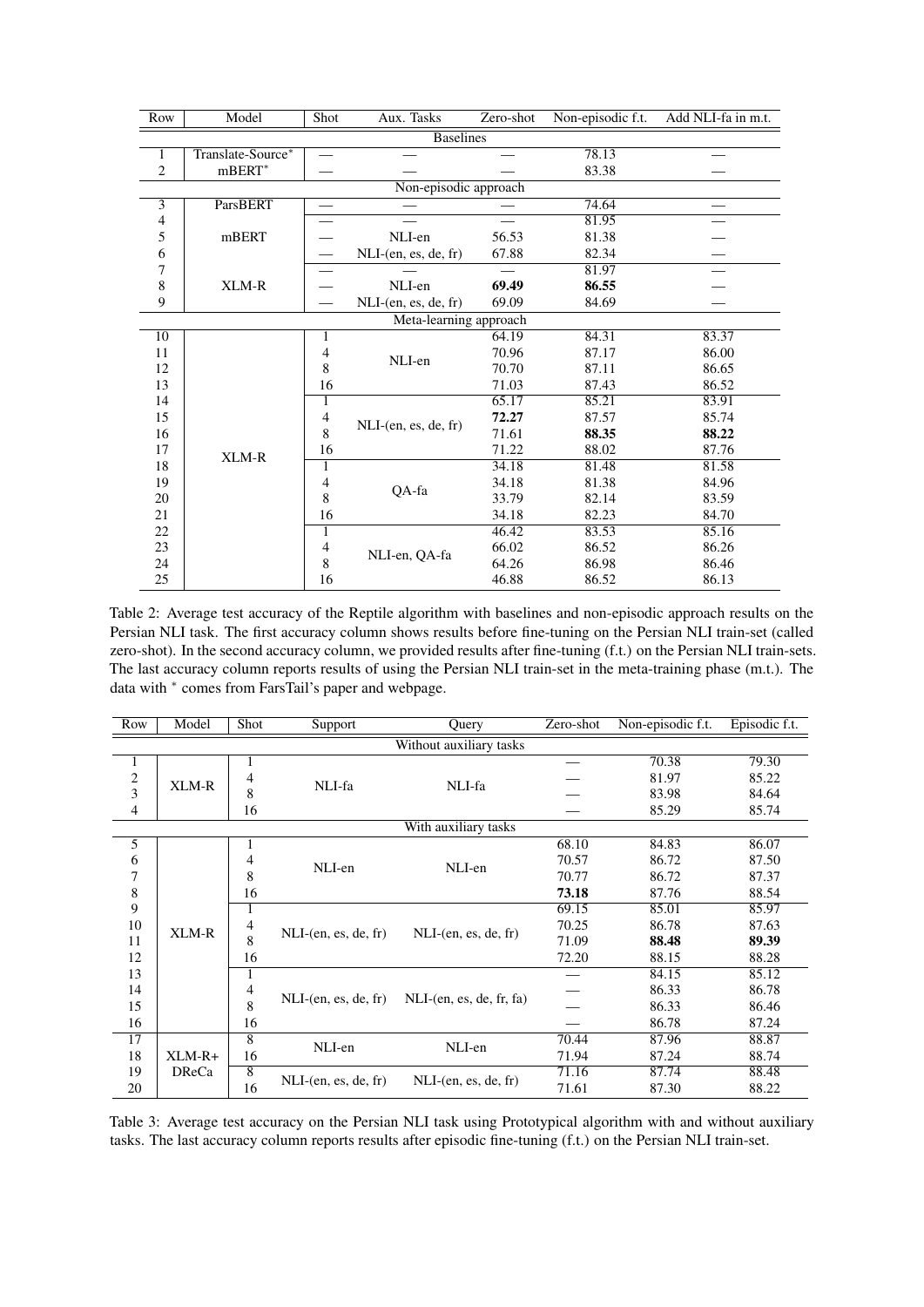<span id="page-7-1"></span>

Figure 1: PCA visualization of non-episodic, Reptile, and Prototypical models to examine the closeness of the auxiliary and target languages feature spaces.

target language. Given a set of representations of the auxiliary language  $S = \{s_1, s_2, \ldots, s_m\}$ and a set of representations of the target language  $\mathcal{T} = \{t_1, t_2, \ldots, t_m\}$  we compute the Hausdorff distance as follows:

$$
\max\left\{\max_{s\in\mathcal{S}}\min_{t\in\mathcal{T}}d(s,t),\max_{t\in\mathcal{T}}\min_{s\in\mathcal{S}}d(s,t)\right\}
$$
 (7)

where cosine distance is used as the inner distance, i.e.,

$$
d(s,t) \triangleq 1 - \cos(s,t) \tag{8}
$$

Compared to the non-episodic method, we observe a drastic drop of Hausdorff distance from 0.18 to 0.05 for Prototypical and also, we see a minor decline of Hausdorff distance from 0.18 to 0.13 for Reptile. Both qualitative visualization and quantitative metrics confirm that meta-learning approaches bring the distributions of auxiliary and target language data closer together, thus increasing the accuracy on the target language.

The advantage of meta-learning methods is that they obtain the appropriate initial parameters for the target language, as mentioned. The zero-shot test is used as a criterion to evaluate this point, and it shows that meta-learning-based models are more accurate than other methods. The generality of the initial parameters can also be assessed via canonical correlation analysis (CCA) [\(Raghu et al.,](#page-9-20) [2017;](#page-9-20) [Morcos et al.,](#page-9-21) [2018\)](#page-9-21). Using this criterion, we compare the output of each layer before and after fine-tuning, and the results are presented in Fig. [2.](#page-7-2) The meta-learning models have a higher CCA similarity, which indicates the model obtained more general parameters before fine-tuning.

In the next experiment, we apply the DReCa strategy and train the model with the Prototypical algorithm. According to Table [3,](#page-6-1) some results have improved, while others have remained the

<span id="page-7-2"></span>

Figure 2: CCA similarity for each transformer layer. We calculate the similarity before and after fine-tuning on the FarsTail training data.

same. It illustrates that task augmentation in metaalgorithms affects the model's accuracy. However, defining the appropriate task augmentation strategy still needs research.

# <span id="page-7-0"></span>7 Conclusion

We present effective use of meta-learning to benefit from other tasks or languages. We advantageously leverage this approach to improve NLI in Persian as a low-resource language. We found that our meta-learning model outperformed competitive baseline models. In response to the concept of treating entire datasets as tasks, we use DReCa as a general-purpose task augmenting approach. Finally, zero-shot evaluations illustrate the generality of the results obtained by meta-learning. This work will be extended to other cross-lingual NLP tasks in Persian in the future. Furthermore, we would like to use a self-supervised approach to provide a useful starting point for parameters.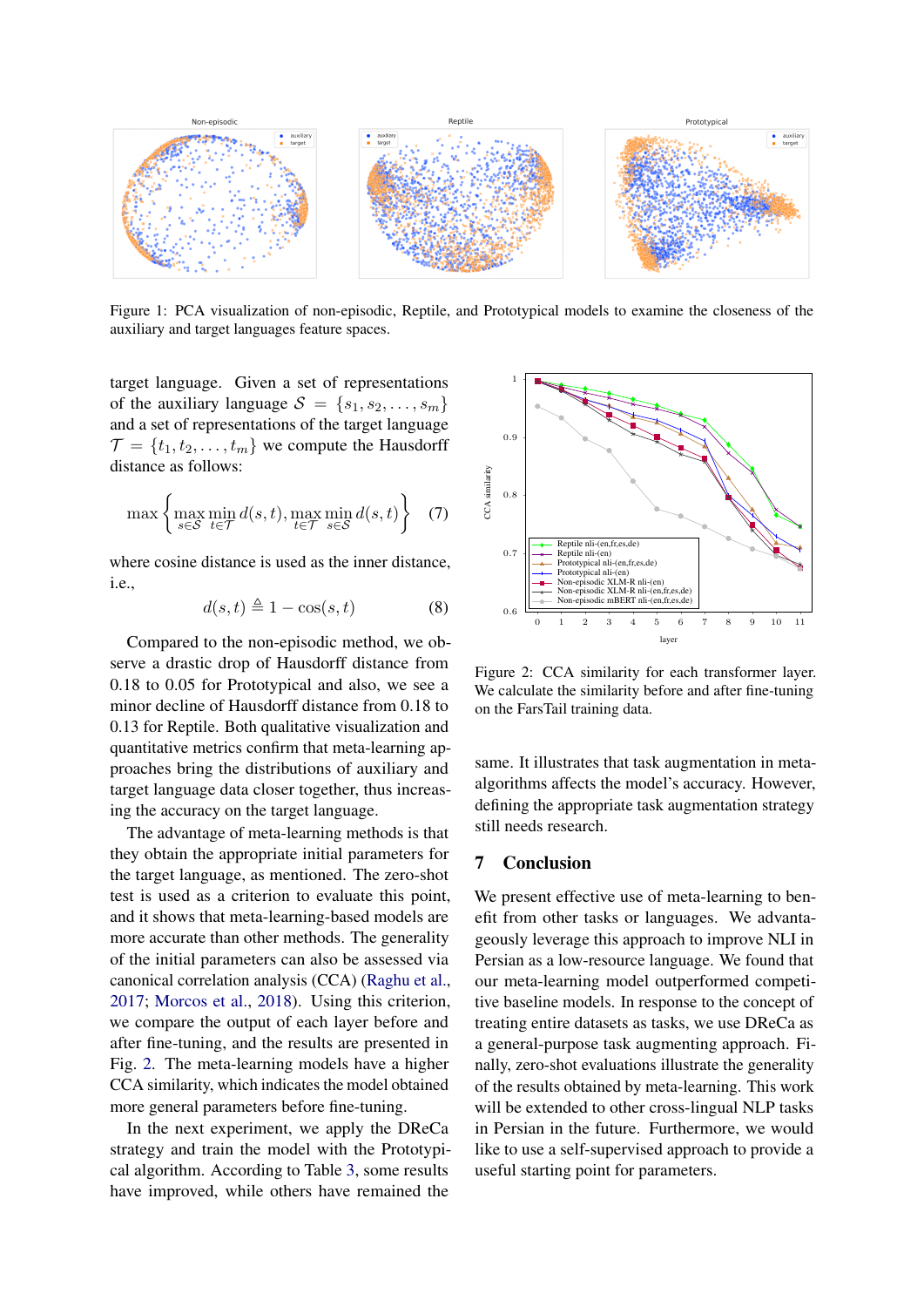# References

- <span id="page-8-14"></span>Roee Aharoni, Melvin Johnson, and Orhan Firat. 2019. [Massively multilingual neural machine translation.](https://doi.org/10.18653/v1/N19-1388) In *Proceedings of the 2019 Conference of the North American Chapter of the Association for Computational Linguistics: Human Language Technologies*. Association for Computational Linguistics.
- <span id="page-8-0"></span>Hossein Amirkhani, Mohammad Azari Jafari, Azadeh Amirak, Zohreh Pourjafari, Soroush Faridan Jahromi, and Zeinab Kouhkan. 2020. [FarsTail: A](https://arxiv.org/abs/2009.08820) [persian natural language inference dataset.](https://arxiv.org/abs/2009.08820) *arXiv preprint arXiv:2009.08820*.
- <span id="page-8-15"></span>Sajjad Ayoubi and Mohammad Yasin Davoodeh. 2021. [Persianqa: a dataset for persian question answering.](https://github.com/SajjjadAyobi/PersianQA)
- <span id="page-8-11"></span>Trapit Bansal, Rishikesh Jha, Tsendsuren Munkhdalai, and Andrew McCallum. 2020. [Self-supervised](https://doi.org/10.18653/v1/2020.emnlp-main.38) [meta-learning for few-shot natural language classifi](https://doi.org/10.18653/v1/2020.emnlp-main.38)[cation tasks.](https://doi.org/10.18653/v1/2020.emnlp-main.38) In *Proceedings of the 2020 Conference on Empirical Methods in Natural Language Processing (EMNLP)*. Association for Computational Linguistics.
- <span id="page-8-3"></span>Piotr Bojanowski, Edouard Grave, Armand Joulin, and Tomas Mikolov. 2017. [Enriching word vectors with](https://doi.org/10.1162/tacl_a_00051) [subword information.](https://doi.org/10.1162/tacl_a_00051) *Transactions of the Association for Computational Linguistics*.
- <span id="page-8-2"></span>Samuel R. Bowman, Gabor Angeli, Christopher Potts, and Christopher D. Manning. 2015. [A large anno](https://doi.org/10.18653/v1/D15-1075)[tated corpus for learning natural language inference.](https://doi.org/10.18653/v1/D15-1075) In *Proceedings of the 2015 Conference on Empirical Methods in Natural Language Processing*. Association for Computational Linguistics.
- <span id="page-8-5"></span>Qian Chen, Xiaodan Zhu, Zhenhua Ling, Si Wei, Hui Jiang, and Diana Inkpen. 2016. [Enhanced LSTM](https://doi.org/10.18653/v1/P17-1152)<br>for natural language inference. *arXiv preprint* [for natural language inference.](https://doi.org/10.18653/v1/P17-1152) *arXiv:1609.06038*.
- <span id="page-8-16"></span>Alexis Conneau, Kartikay Khandelwal, Naman Goyal, Vishrav Chaudhary, Guillaume Wenzek, Francisco Guzmán, Edouard Grave, Myle Ott, Luke Zettlemoyer, and Veselin Stoyanov. 2020. [Unsupervised](https://doi.org/10.18653/v1/2020.acl-main.747) [cross-lingual representation learning at scale.](https://doi.org/10.18653/v1/2020.acl-main.747) In *Proceedings of the 58th Annual Meeting of the Association for Computational Linguistics*. Association for Computational Linguistics.
- <span id="page-8-8"></span>Alexis Conneau and Guillaume Lample. 2019. [Cross](https://proceedings.neurips.cc/paper/2019/hash/c04c19c2c2474dbf5f7ac4372c5b9af1-Abstract.html)[lingual language model pretraining.](https://proceedings.neurips.cc/paper/2019/hash/c04c19c2c2474dbf5f7ac4372c5b9af1-Abstract.html) *Advances in Neural Information Processing Systems*.
- <span id="page-8-4"></span>Jacob Devlin, Ming-Wei Chang, Kenton Lee, and Kristina Toutanova. 2019. [BERT: Pre-training of](https://doi.org/10.18653/v1/N19-1423) [deep bidirectional transformers for language under](https://doi.org/10.18653/v1/N19-1423)[standing.](https://doi.org/10.18653/v1/N19-1423) In *Proceedings of the 2019 Conference of the North American Chapter of the Association for Computational Linguistics: Human Language Technologies, Volume 1 (Long and Short Papers)*, Minneapolis, Minnesota. Association for Computational Linguistics.
- <span id="page-8-13"></span>Zi-Yi Dou, Keyi Yu, and Antonios Anastasopoulos. 2019. [Investigating meta-learning algorithms for](https://doi.org/10.18653/v1/D19-1112) [low-resource natural language understanding tasks.](https://doi.org/10.18653/v1/D19-1112) In *Proceedings of the 2019 Conference on Empirical Methods in Natural Language Processing and the 9th International Joint Conference on Natural Language Processing (EMNLP-IJCNLP)*. Association for Computational Linguistics.
- <span id="page-8-19"></span>Marie-Pierre Dubuisson and Anil K. Jain. 1994. [A](https://doi.org/10.1109/ICPR.1994.576361) [modified hausdorff distance for object matching.](https://doi.org/10.1109/ICPR.1994.576361) In *Proceedings of 12th International Conference on Pattern Recognition*. IEEE.
- <span id="page-8-17"></span>Mehrdad Farahani, Mohammad Gharachorloo, Marzieh Farahani, and Mohammad Manthouri. [ParsBERT: Transformer-based model for](https://doi.org/10.1007/s11063-021-10528-4) [persian language understanding.](https://doi.org/10.1007/s11063-021-10528-4) *Neural Process. Lett.*
- <span id="page-8-10"></span>Chelsea Finn, Pieter Abbeel, and Sergey Levine. 2017. [Model-agnostic meta-learning for fast adaptation of](http://proceedings.mlr.press/v70/finn17a.html) [deep networks.](http://proceedings.mlr.press/v70/finn17a.html) In *International Conference on Machine Learning*. PMLR.
- <span id="page-8-12"></span>Jiatao Gu, Yong Wang, Yun Chen, Victor O. K. Li, and Kyunghyun Cho. 2018. [Meta-learning for low](https://doi.org/10.18653/v1/D18-1398)[resource neural machine translation.](https://doi.org/10.18653/v1/D18-1398) In *Proceedings of the 2018 Conference on Empirical Methods in Natural Language Processing*. Association for Computational Linguistics.
- <span id="page-8-6"></span>Jeremy Howard and Sebastian Ruder. 2018. [Universal](https://doi.org/10.18653/v1/P18-1031) [language model fine-tuning for text classification.](https://doi.org/10.18653/v1/P18-1031) In *Proceedings of the 56th Annual Meeting of the Association for Computational Linguistics*. Association for Computational Linguistics.
- <span id="page-8-7"></span>Junjie Hu, Sebastian Ruder, Aditya Siddhant, Graham Neubig, Orhan Firat, and Melvin Johnson. 2020. [XTREME: A massively multilingual multi](https://proceedings.mlr.press/v119/hu20b.html)[task benchmark for evaluating cross-lingual gener](https://proceedings.mlr.press/v119/hu20b.html)[alization.](https://proceedings.mlr.press/v119/hu20b.html) In *International Conference on Machine Learning*. PMLR.
- <span id="page-8-9"></span>Javier Huertas-Tato, Alejandro Martín, and David [SML: a new semantic em](https://arxiv.org/abs/2103.09635)[bedding alignment transformer for efficient cross](https://arxiv.org/abs/2103.09635)[lingual natural language inference.](https://arxiv.org/abs/2103.09635) *arXiv preprint arXiv:2103.09635*.
- <span id="page-8-18"></span>Daniel P Huttenlocher, Gregory A. Klanderman, and William J Rucklidge. 1993. [Comparing images us](https://doi.org/10.1109/34.232073)[ing the hausdorff distance.](https://doi.org/10.1109/34.232073) *IEEE Transactions on pattern analysis and machine intelligence*.
- <span id="page-8-1"></span>Daniel Khashabi, Arman Cohan, Siamak Shakeri, Pedram Hosseini, Pouya Pezeshkpour, Malihe Alikhani, Moin Aminnaseri, Marzieh Bitaab, Faeze Brahman, Sarik Ghazarian, Mozhdeh Gheini, Arman Kabiri, Rabeeh Karimi Mahabagdi, Omid Memarrast, Ahmadreza Mosallanezhad, Erfan Noury, Shahab Raji, Mohammad Sadegh Rasooli, Sepideh Sadeghi, Erfan Sadeqi Azer, Niloofar Safi Samghabadi, Mahsa Shafaei, Saber Sheybani,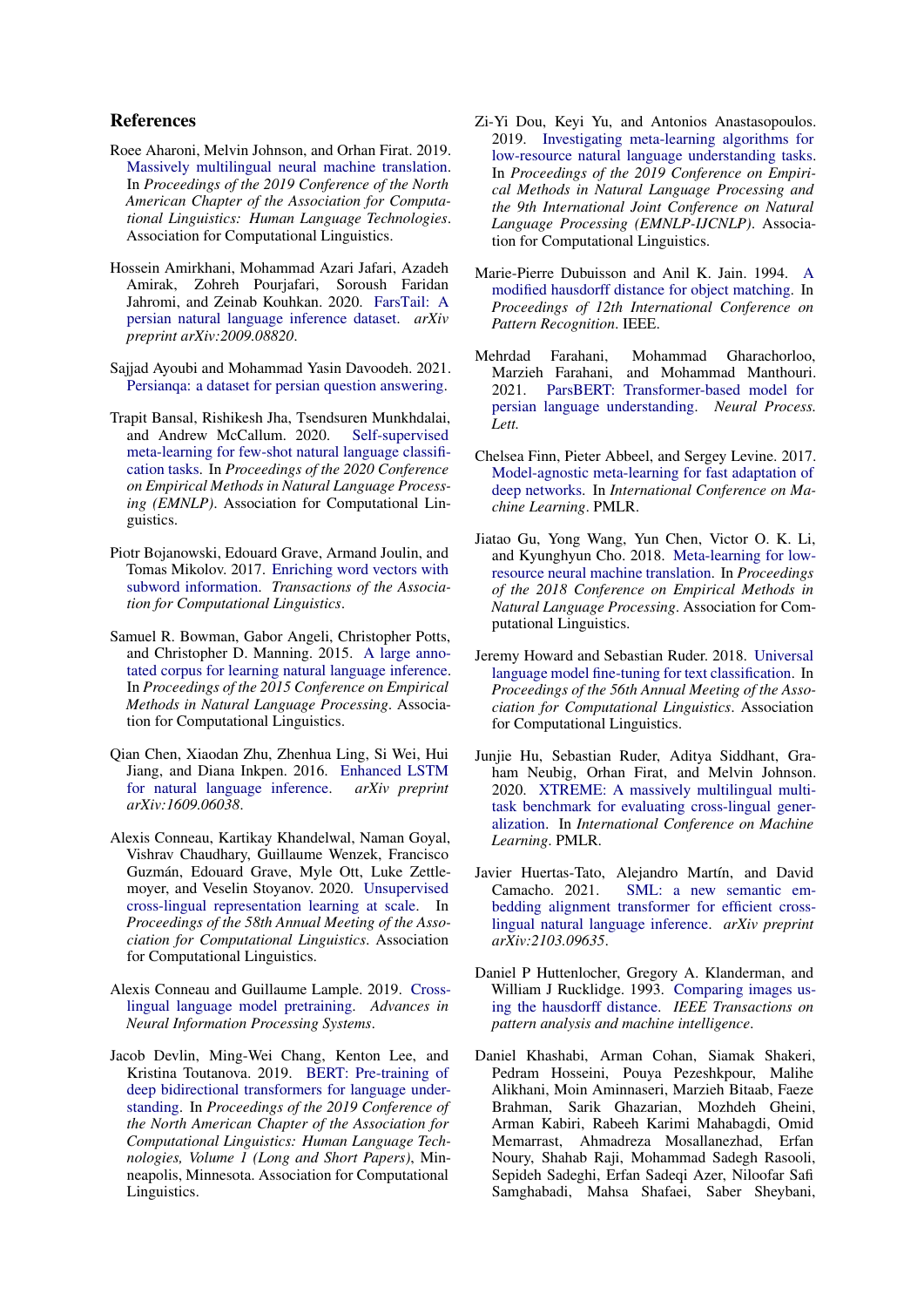Ali Tazarv, and Yadollah Yaghoobzadeh. 2021. [ParsiNLU: A Suite of Language Understanding](https://doi.org/10.1162/tacl_a_00419) [Challenges for Persian.](https://doi.org/10.1162/tacl_a_00419) *Transactions of the Association for Computational Linguistics*.

- <span id="page-9-2"></span>Tushar Khot, Ashish Sabharwal, and Peter Clark. 2018. [SciTaiL: A textual entailment dataset from science](https://www.aaai.org/ocs/index.php/AAAI/AAAI18/paper/view/17368) [question answering.](https://www.aaai.org/ocs/index.php/AAAI/AAAI18/paper/view/17368) In *Thirty-Second AAAI Conference on Artificial Intelligence*.
- <span id="page-9-7"></span>Gregory Koch, Richard Zemel, Ruslan Salakhutdinov, et al. 2015. [Siamese neural networks for one-shot](http://www.cs.cmu.edu/~rsalakhu/papers/oneshot1.pdf) [image recognition.](http://www.cs.cmu.edu/~rsalakhu/papers/oneshot1.pdf) In *ICML deep learning workshop*.
- <span id="page-9-14"></span>Bo Liu, Hao Kang, Haoxiang Li, Gang Hua, and Nuno Vasconcelos. 2020. [Few-shot open-set recognition](https://doi.org/10.1109/CVPR42600.2020.00882) [using meta-learning.](https://doi.org/10.1109/CVPR42600.2020.00882) In *2020 IEEE/CVF Conference on Computer Vision and Pattern Recognition*.
- <span id="page-9-22"></span>Ilya Loshchilov and Frank Hutter. 2018. [Fixing weight](https://openreview.net/forum?id=rk6qdGgCZ) [decay regularization in adam.](https://openreview.net/forum?id=rk6qdGgCZ)
- <span id="page-9-0"></span>Bill MacCartney. 2009. *Natural language inference*. Stanford University.
- <span id="page-9-3"></span>Tomas Mikolov, Ilya Sutskever, Kai Chen, Greg S Corrado, and Jeff Dean. 2013. [Distributed representa](https://proceedings.neurips.cc/paper/2013/hash/9aa42b31882ec039965f3c4923ce901b-Abstract.html)[tions of words and phrases and their compositional](https://proceedings.neurips.cc/paper/2013/hash/9aa42b31882ec039965f3c4923ce901b-Abstract.html)[ity.](https://proceedings.neurips.cc/paper/2013/hash/9aa42b31882ec039965f3c4923ce901b-Abstract.html) In *Advances in Neural Information Processing Systems*.
- <span id="page-9-21"></span>Ari Morcos, Maithra Raghu, and Samy Bengio. 2018. [Insights on representational similarity in neural net](http://papers.nips.cc/paper/7815-insights-on-representational-similarity-in-neural-networks-with-canonical-correlation.pdf)[works with canonical correlation.](http://papers.nips.cc/paper/7815-insights-on-representational-similarity-in-neural-networks-with-canonical-correlation.pdf) In *Advances in Neural Information Processing Systems 31*. Curran Associates, Inc.
- <span id="page-9-11"></span>Shikhar Murty, Tatsunori B. Hashimoto, and Christopher Manning. 2021. [DReCa: A general task aug](https://doi.org/10.18653/v1/2021.naacl-main.88)[mentation strategy for few-shot natural language in](https://doi.org/10.18653/v1/2021.naacl-main.88)[ference.](https://doi.org/10.18653/v1/2021.naacl-main.88) In *Proceedings of the 2021 Conference of the North American Chapter of the Association for Computational Linguistics: Human Language Technologies*.
- <span id="page-9-16"></span>Alex Nichol, Joshua Achiam, and John Schulman. 2018. [On first-order meta-learning algorithms.](http://arxiv.org/abs/1803.02999) *arXiv preprint arXiv:1803.02999*.
- <span id="page-9-1"></span>Farhad Nooralahzadeh, Giannis Bekoulis, Johannes Bjerva, and Isabelle Augenstein. 2020. [Zero-shot](https://doi.org/10.18653/v1/2020.emnlp-main.368) [cross-lingual transfer with meta learning.](https://doi.org/10.18653/v1/2020.emnlp-main.368) In *Proceedings of the 2020 Conference on Empirical Methods in Natural Language Processing (EMNLP)*. Association for Computational Linguistics.
- <span id="page-9-5"></span>Ankur Parikh, Oscar Täckström, Dipanjan Das, and Jakob Uszkoreit. 2016. [A decomposable attention](https://doi.org/10.18653/v1/D16-1244) [model for natural language inference.](https://doi.org/10.18653/v1/D16-1244) In *Proceedings of the 2016 Conference on Empirical Methods in Natural Language Processing*. Association for Computational Linguistics.
- <span id="page-9-19"></span>Barun Patra, Joel Ruben Antony Moniz, Sarthak Garg, Matthew R. Gormley, and Graham Neubig. 2019. [Bilingual lexicon induction with semi-supervision in](https://doi.org/10.18653/v1/P19-1018) [non-isometric embedding spaces.](https://doi.org/10.18653/v1/P19-1018) In *Proceedings of the 57th Annual Meeting of the Association for Computational Linguistics*. Association for Computational Linguistics.
- <span id="page-9-4"></span>Matthew E. Peters, Mark Neumann, Mohit Iyyer, Matt Gardner, Christopher Clark, Kenton Lee, and Luke Zettlemoyer. 2018. [Deep contextualized word rep](https://doi.org/10.18653/v1/N18-1202)[resentations.](https://doi.org/10.18653/v1/N18-1202) In *Proceedings of the 2018 Conference of the North American Chapter of the Association for Computational Linguistics: Human Language Technologies*. Association for Computational Linguistics.
- <span id="page-9-12"></span>Matúš Pikuliak, Marián Šimko, and Mária Bieliková. 2021. [Cross-lingual learning for text processing: A](https://doi.org/https://doi.org/10.1016/j.eswa.2020.113765) [survey.](https://doi.org/https://doi.org/10.1016/j.eswa.2020.113765) *Expert Systems with Applications*.
- <span id="page-9-10"></span>Kunxun Qi and Jianfeng Du. 2020. [Translation-based](https://doi.org/10.1609/aaai.v34i05.6387) [matching adversarial network for cross-lingual natu](https://doi.org/10.1609/aaai.v34i05.6387)[ral language inference.](https://doi.org/10.1609/aaai.v34i05.6387) In *Proceedings of the AAAI Conference on Artificial Intelligence*.
- <span id="page-9-9"></span>Kun Qian and Zhou Yu. 2019. [Domain adaptive dialog](https://doi.org/10.18653/v1/P19-1253) [generation via meta learning.](https://doi.org/10.18653/v1/P19-1253) In *Proceedings of the 57th Annual Meeting of the Association for Computational Linguistics*. Association for Computational Linguistics.
- <span id="page-9-20"></span>Maithra Raghu, Justin Gilmer, Jason Yosinski, and Jascha Sohl-Dickstein. 2017. [Svcca: Singular vec](http://papers.nips.cc/paper/7188-svcca-singular-vector-canonical-correlation-analysis-for-deep-learning-dynamics-and-interpretability.pdf)[tor canonical correlation analysis for deep learning](http://papers.nips.cc/paper/7188-svcca-singular-vector-canonical-correlation-analysis-for-deep-learning-dynamics-and-interpretability.pdf) [dynamics and interpretability.](http://papers.nips.cc/paper/7188-svcca-singular-vector-canonical-correlation-analysis-for-deep-learning-dynamics-and-interpretability.pdf) In *Advances in Neural Information Processing Systems 30*. Curran Associates, Inc.
- <span id="page-9-18"></span>Janarthanan Rajendran, Alexander Irpan, and Eric Jang. 2020. [Meta-learning requires meta-augmentation.](https://proceedings.neurips.cc/paper/2020/file/3e5190eeb51ebe6c5bbc54ee8950c548-Paper.pdf) In *Advances in Neural Information Processing Systems*. Curran Associates, Inc.
- <span id="page-9-8"></span>Sachin Ravi and Hugo Larochelle. 2016. [Optimization](https://openreview.net/forum?id=rJY0-Kcll) [as a model for few-shot learning.](https://openreview.net/forum?id=rJY0-Kcll) In *5th International Conference on Learning Representations*.
- <span id="page-9-13"></span>Jasdeep Singh, Bryan McCann, Nitish Shirish Keskar, Caiming Xiong, and Richard Socher. 2019. [XLDA:](http://arxiv.org/abs/1905.11471) [cross-lingual data augmentation for natural language](http://arxiv.org/abs/1905.11471) [inference and question answering.](http://arxiv.org/abs/1905.11471) *arXiv preprint arXiv:1905.11471*.
- <span id="page-9-15"></span>Jake Snell, Kevin Swersky, and Richard Zemel. 2017. [Prototypical networks for few-shot learning.](https://proceedings.neurips.cc/paper/2017/file/cb8da6767461f2812ae4290eac7cbc42-Paper.pdf) In *Proceedings of the 31st International Conference on Neural Information Processing Systems*.
- <span id="page-9-6"></span>Aarne Talman, Anssi Yli-Jyrä, and Jörg Tiedemann. 2019. [Sentence embeddings in nli with iterative re](https://doi.org/10.1017/S1351324919000202)[finement encoders.](https://doi.org/10.1017/S1351324919000202) *Natural Language Engineering*.
- <span id="page-9-17"></span>Ishan Tarunesh, Sushil Khyalia, Vishwajeet Kumar, Ganesh Ramakrishnan, and Preethi Jyothi. 2021.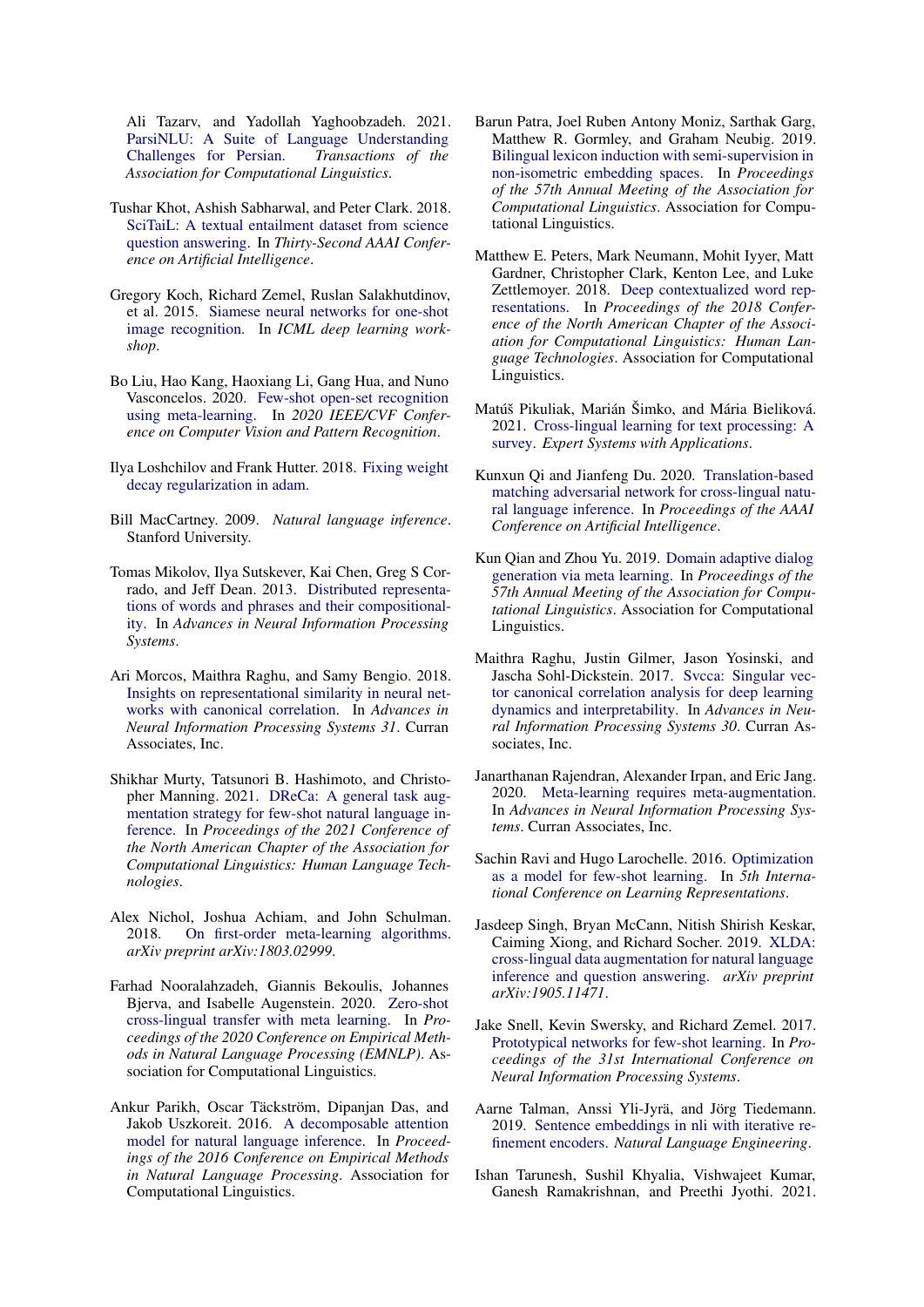[Meta-learning for effective multi-task and multilin](https://doi.org/10.18653/v1/2021.eacl-main.314)[gual modelling.](https://doi.org/10.18653/v1/2021.eacl-main.314) In *Proceedings of the 16th Conference of the European Chapter of the Association for Computational Linguistics: Main Volume*. Association for Computational Linguistics.

- <span id="page-10-4"></span>Eleni Triantafillou, Tyler Zhu, Vincent Dumoulin, Pascal Lamblin, Utku Evci, Kelvin Xu, Ross Goroshin, Carles Gelada, Kevin Swersky, Pierre-Antoine Manzagol, et al. 2019. [Meta-dataset: A dataset of](http://arxiv.org/abs/1903.03096) [datasets for learning to learn from few examples.](http://arxiv.org/abs/1903.03096) *arXiv preprint arXiv:1903.03096*.
- <span id="page-10-3"></span>Niels van der Heijden, Helen Yannakoudakis, Pushkar Mishra, and Ekaterina Shutova. 2021. [Multilingual](https://doi.org/10.18653/v1/2021.eacl-main.168) [and cross-lingual document classification: A meta](https://doi.org/10.18653/v1/2021.eacl-main.168)[learning approach.](https://doi.org/10.18653/v1/2021.eacl-main.168) In *Proceedings of the 16th Conference of the European Chapter of the Association for Computational Linguistics: Main Volume*. Association for Computational Linguistics.
- <span id="page-10-2"></span>Zihan Wang, Stephen Mayhew, Dan Roth, et al. 2019. [Cross-lingual ability of multilingual bert: An empir](http://arxiv.org/abs/1912.07840)[ical study.](http://arxiv.org/abs/1912.07840) *arXiv preprint arXiv:1912.07840*.
- <span id="page-10-0"></span>Shijie Wu and Mark Dredze. 2019. [Beto, bentz, becas:](https://doi.org/10.18653/v1/D19-1077) [The surprising cross-lingual effectiveness of BERT.](https://doi.org/10.18653/v1/D19-1077) In *Proceedings of the 2019 Conference on Empirical Methods in Natural Language Processing and the 9th International Joint Conference on Natural Language Processing (EMNLP-IJCNLP)*. Association for Computational Linguistics.
- <span id="page-10-1"></span>Mengzhou Xia, Guoqing Zheng, Subhabrata Mukherjee, Milad Shokouhi, Graham Neubig, and Ahmed Hassan Awadallah. 2021. [MetaXL: Meta](https://doi.org/10.18653/v1/2021.naacl-main.42) [representation transformation for low-resource](https://doi.org/10.18653/v1/2021.naacl-main.42) [cross-lingual learning.](https://doi.org/10.18653/v1/2021.naacl-main.42) In *Proceedings of the 2021 Conference of the North American Chapter of the Association for Computational Linguistics: Human Language Technologies*. Association for Computational Linguistics.
- <span id="page-10-5"></span>Mingzhang Yin, George Tucker, Mingyuan Zhou, Sergey Levine, and Chelsea Finn. 2019. [Meta](http://arxiv.org/abs/1912.03820)[learning without memorization.](http://arxiv.org/abs/1912.03820) *arXiv preprint arXiv:1912.03820*.
- <span id="page-10-6"></span>Wenpeng Yin. 2020. [Meta-learning for few-shot natu](https://arxiv.org/abs/2007.09604)[ral language processing: A survey.](https://arxiv.org/abs/2007.09604) *arXiv preprint arXiv:2007.09604*.

# A Appendix

#### <span id="page-10-7"></span>A.1 MAML Description

MAML is one of the most popular meta-learning algorithms and it has proven its effectiveness in various fields (e.g., computer vision). MAML is able to find good initialization parameter values and adapt to new tasks quickly. This algorithm can be performed in one episode by following these steps:

- Make a copy of the model with its initial parameters  $θ$ .
- Use the training set  $D_i^{train}$  to train the model as

$$
\hat{\theta} = \theta - \alpha \nabla_{\theta} \mathcal{L}_i \left( \theta, \mathcal{D}_i^{train} \right) \tag{9}
$$

- Apply the model with the updated parameters  $\hat{\theta}$  to the validation set  $D_i^{val}$ .
- Use the loss on the validation set to update the initial parameters  $\theta$

$$
\theta = \theta - \beta \nabla \theta \sum_{i} \mathcal{L}_i \left( \hat{\theta}, \mathcal{D}_i^{val} \right) \qquad (10)
$$

#### <span id="page-10-8"></span>A.2 Hyperparameters

Models are implemented using the PyTorch<sup>[2](#page-10-9)</sup> framework. ParsBERT, mBERT and XLM-R implementations are taken from the Hugging Face library  $3$ .

In our experiments, we used the AdamW optimizer [\(Loshchilov and Hutter,](#page-9-22) [2018\)](#page-9-22) with learning rate 1e-5 to perform the inner loop of the Reptile algorithm [\(2\)](#page-3-2), which is known as meta-step. The hyperparameters for the Reptile algorithm are listed in Table [4.](#page-10-11)

<span id="page-10-11"></span>

| Hyperparameter                    | Value  |
|-----------------------------------|--------|
| epochs                            | 2      |
| number of iterations              | 20000  |
| sequence length (for NLI)         | 128    |
| sequence length (for QA)          | 384    |
| dropout                           | 0.1    |
| optimizer                         | AdamW  |
| learning rate                     | $1e-5$ |
| update steps (m)                  | 3      |
| number of class per episode (way) | 2      |
| queue length                      | 4      |
| temperature parameter $(\tau)$    |        |

Table 4: Hyperparameters for the Reptile algorithm

The hyperparameters for the Prototypical algorithm are also shown in Table [5.](#page-11-3) Some parameters are calculated based on a grid search, such as Distance Cross-Entropy (DCE) and Cross-Entropy (CE) coefficients, and others are chosen similar to the Reptile algorithm.

The number of iterations parameter varies according to the value of the shot, and is chosen to ensure that all instances in the dataset appear at least once in each epoch.

<span id="page-10-9"></span><sup>2</sup><https://pytorch.org/>

<span id="page-10-10"></span><sup>3</sup><https://huggingface.co/>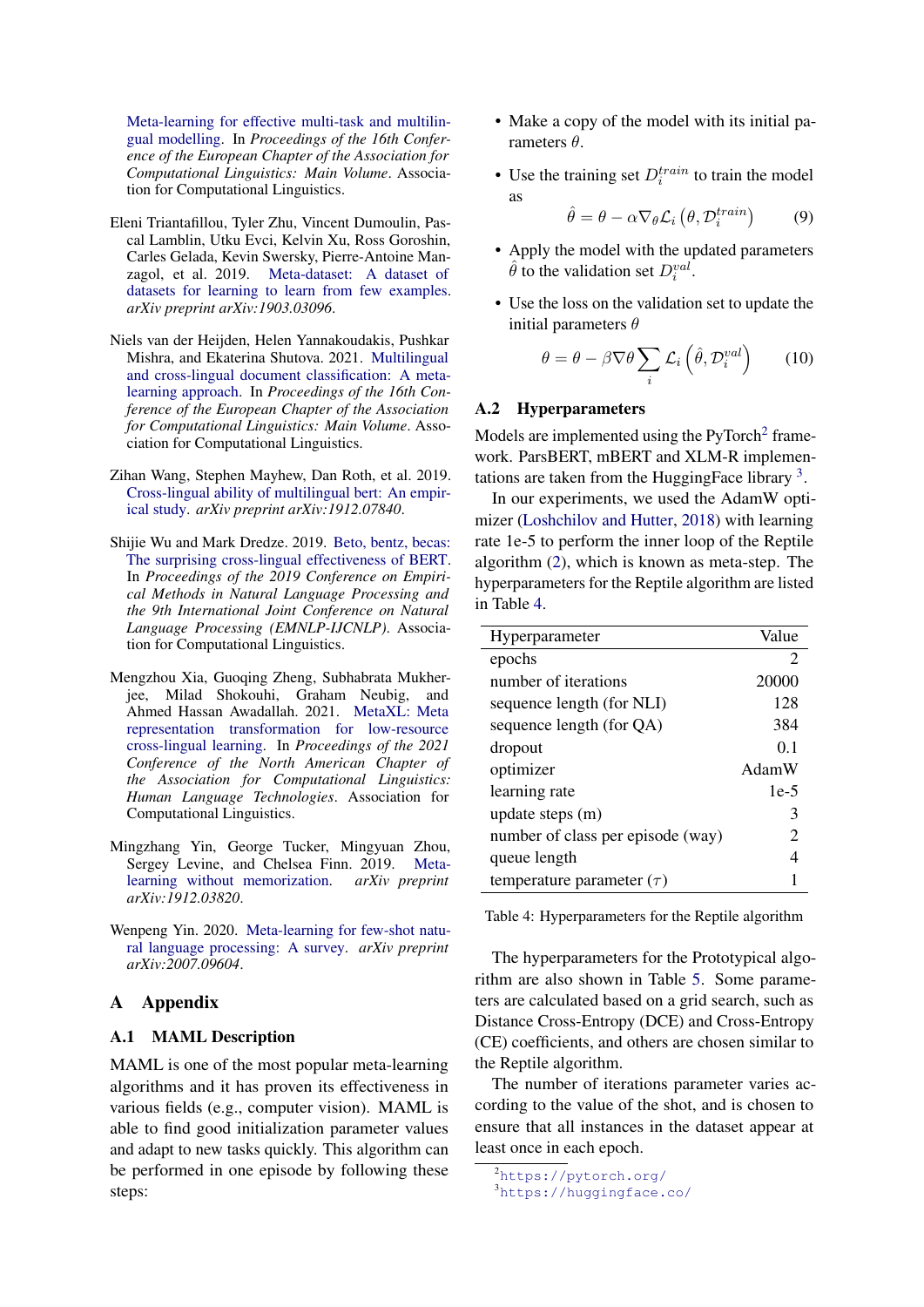<span id="page-11-3"></span>

| Hyperparameter                    | Value          |
|-----------------------------------|----------------|
| epochs                            | 2              |
| number of iterations              | 20000          |
| sequence length (for NLI)         | 128            |
| dropout                           | 0 <sub>1</sub> |
| optimizer                         | AdamW          |
| learning rate                     | $1e-5$         |
| number of class per episode (way) | 3              |
| DCE coefficient $(\lambda_1)$     | 1.0            |
| CE coefficient $(\lambda_2)$      |                |
|                                   |                |

Table 5: Hyperparameters for the Prototypical algorithm

# A.3 Prototypical Networks

# <span id="page-11-0"></span>A.3.1 Loss Function

As we mentioned in section [2.2,](#page-2-0) the primary loss function of the Prototypical algorithm is DCE. Since a prototype consists of distribution information from instances associated with it, the choice of these instances may introduce noise in the learned representation if the neural network is trained only by using the DCE loss. We use CE loss in addition to the DCE loss to make the feature space robust to noise. As a whole, we train the model with a combination of DCE loss and CE loss given by the following equation.

Loss(overall) =  $\lambda_1$  Loss( $DCE$ ) +  $\lambda_2$  Loss( $CE$ ) (11)

# <span id="page-11-1"></span>A.3.2 Scenarios

We considered two scenarios for making the episodes. In the first scenario, the model is trained only on auxiliary languages, then fine-tuned using the target language. Therefore, only auxiliary languages are used to generate support and query sets. An episode of the first scenario is shown in Table [6.](#page-12-0)

In the second scenario, in addition to auxiliary languages, we also used the target language for training. So, the support set is constructed from auxiliary language data and the query set is generated from both auxiliary and Persian language data. Table [7](#page-12-1) shows an episode of the second scenario.

# <span id="page-11-2"></span>A.4 Confusion Matrices

The confusion matrices for the top-performing models (8-shot with four auxiliary languages) is depicted in Fig. [3](#page-13-0) showing the success of this method in improving the accuracy in all classes specially the neutral class.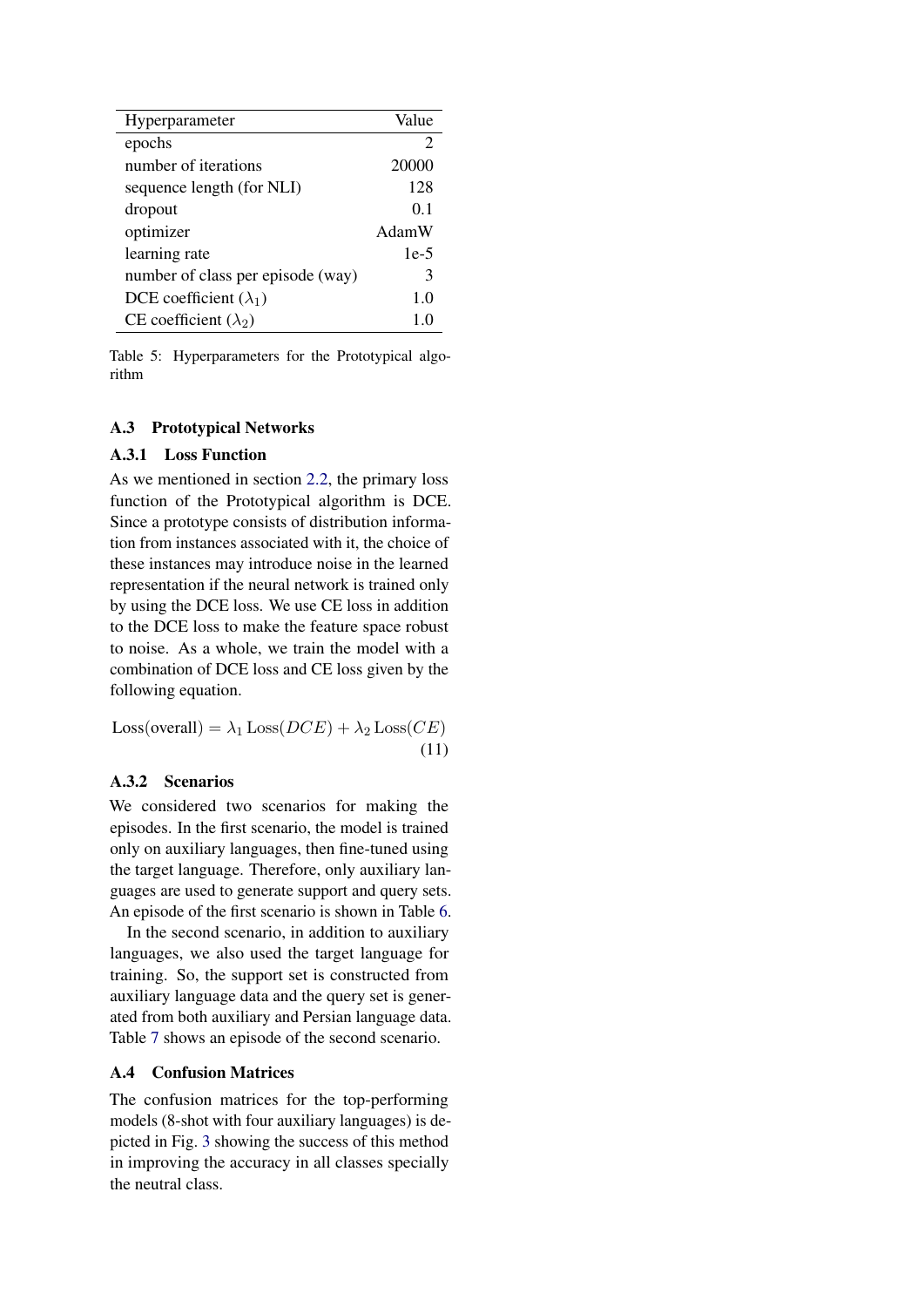<span id="page-12-0"></span>

| Example                                                                            | Category      |  |
|------------------------------------------------------------------------------------|---------------|--|
| Support set (or Query set)                                                         |               |  |
| In the midst of this amazing amalgam of cultures is a passion for continuity       | neutral       |  |
| $\Rightarrow$ A passion for continuity is not the most important of these cultures |               |  |
| The river plays a central role in all visits to Paris.                             | entailment    |  |
| $\Rightarrow$ The river is central to all vacations to Paris                       |               |  |
| For the moment, he sought refuge in retreat, and left the room precipitately.      | contradiction |  |
| $\Rightarrow$ He stayed put and sat on the floor.                                  |               |  |

Table 6: Example for a 3-way 1-shot episode in the first scenario. In this example we select support set and query set samples from English dataset. As support and query sets are generated similarly, only one set is shown in this table.

<span id="page-12-1"></span>

| Example                                                                               | Category      |  |  |  |
|---------------------------------------------------------------------------------------|---------------|--|--|--|
| Support set                                                                           |               |  |  |  |
| Recuerda que una vez mencionó que su padre era médico?                                |               |  |  |  |
| $\Rightarrow$ Ella mencionó que su padre era médico hace mucho tiempo                 | neutral       |  |  |  |
| Dies ist etwas anderes als eine Cantina-Leuchte                                       |               |  |  |  |
| $\Rightarrow$ Dies ist sicherlich keine Cantina-Leuchte                               | entailment    |  |  |  |
| Ensuite, il enfonce un tube respiratoire dans la gorge du patient mort.               | contradiction |  |  |  |
| $\Rightarrow$ Le patient vit toujours.                                                |               |  |  |  |
| <b>English Translation</b>                                                            |               |  |  |  |
| You remember her once mentioning that her father was a doctor?                        |               |  |  |  |
| $\Rightarrow$ She mentioned her father being a doctor a long time ago.                | neutral       |  |  |  |
| This is something other than a cantina fixture.                                       |               |  |  |  |
| $\Rightarrow$ This is certainly not a cantina fixture.                                | entailment    |  |  |  |
| Next he shoves a breathing tube down the dead patient 's throat.                      | contradiction |  |  |  |
| $\Rightarrow$ The patient is still alive.                                             |               |  |  |  |
| Query set                                                                             |               |  |  |  |
| Une pièce qualifie Frank Lloyd Wright de terrible ingénieur.                          | neutral       |  |  |  |
| $\Rightarrow$ Piece a également déclaré que Wright était un bien meilleur concepteur. |               |  |  |  |
| Sus rápidos oídos captaron el sonido del tren que se acercaba.                        | entailment    |  |  |  |
| $\Rightarrow$ Escuchó que el tren se acercaba rápidamente.                            |               |  |  |  |
| از قرن دوازدهم به بعد ارقام عربی برای نخستین بار در ایتالیا کاربرد یافت.              | contradiction |  |  |  |
| فرانسه اولین کشوری بود که از ارقام عربی استفاده کرد.⇒                                 |               |  |  |  |
| <b>English Translation</b>                                                            |               |  |  |  |
| A piece calls Frank Lloyd Wright an awful engineer.                                   | neutral       |  |  |  |
| $\Rightarrow$ Piece also stated Wright was a much better designer.                    |               |  |  |  |
| Her quick ears caught the sound of the approaching train.                             | entailment    |  |  |  |
| $\Rightarrow$ She heard the train approaching fast.                                   |               |  |  |  |
| From the twelfth century onwards, Arabic numerals were first used in Italy.           | contradiction |  |  |  |
| $\Rightarrow$ France was the first country to use Arabic numerals.                    |               |  |  |  |

Table 7: Example for a 3-way 1-shot episode in the second scenario. In this example, the support set samples are selected from French, Spanish, and German datasets, respectively, and the query set samples are selected from French, Spanish, and Persian datasets, respectively.